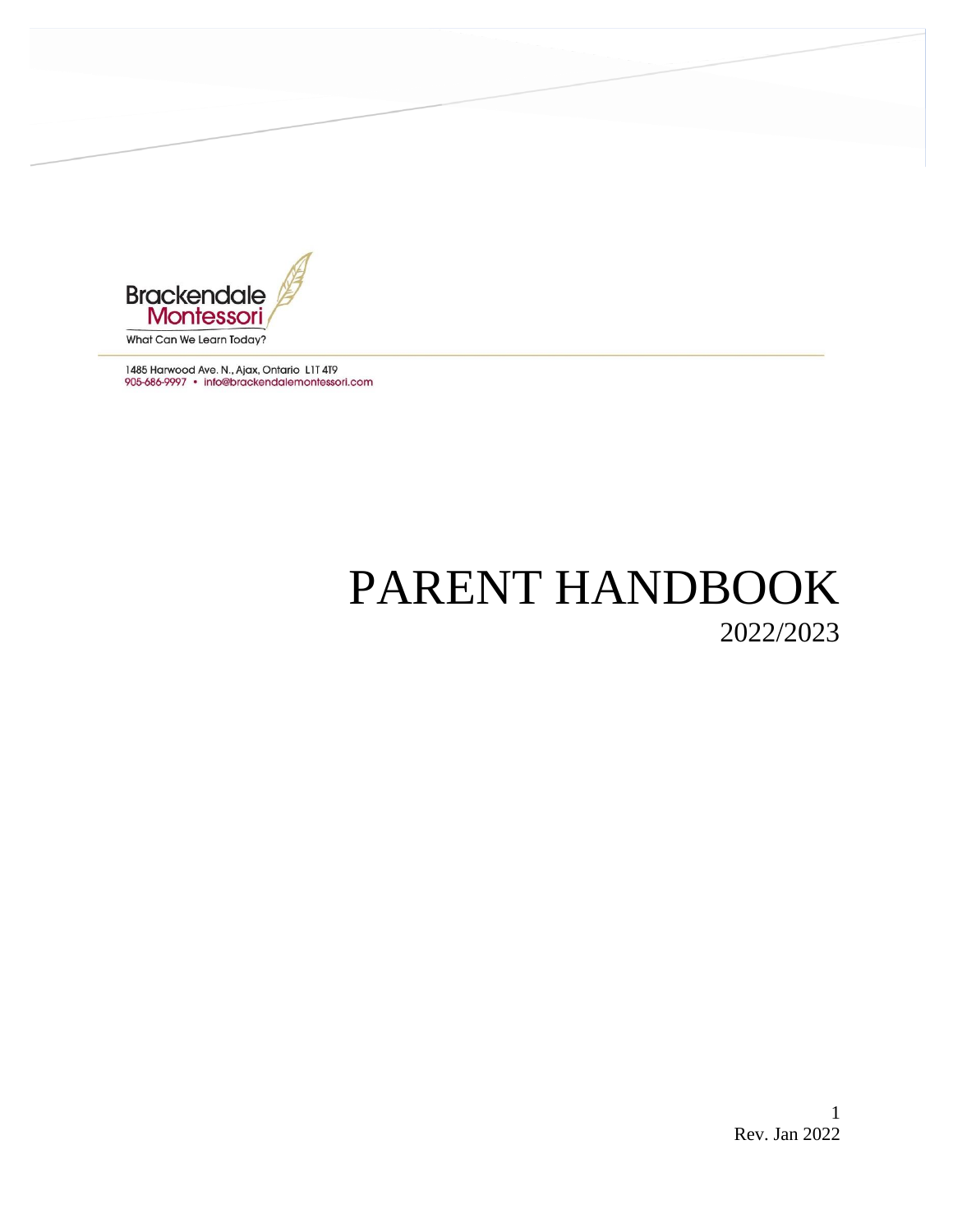| Supervision Policy for Volunteers, Parents, and Placement Student  15 |  |
|-----------------------------------------------------------------------|--|
|                                                                       |  |
|                                                                       |  |
|                                                                       |  |
|                                                                       |  |
|                                                                       |  |
|                                                                       |  |
|                                                                       |  |
|                                                                       |  |
|                                                                       |  |
|                                                                       |  |
|                                                                       |  |
|                                                                       |  |
|                                                                       |  |
|                                                                       |  |
|                                                                       |  |
|                                                                       |  |
|                                                                       |  |
|                                                                       |  |
|                                                                       |  |
|                                                                       |  |
|                                                                       |  |
|                                                                       |  |
|                                                                       |  |
|                                                                       |  |
|                                                                       |  |
|                                                                       |  |
|                                                                       |  |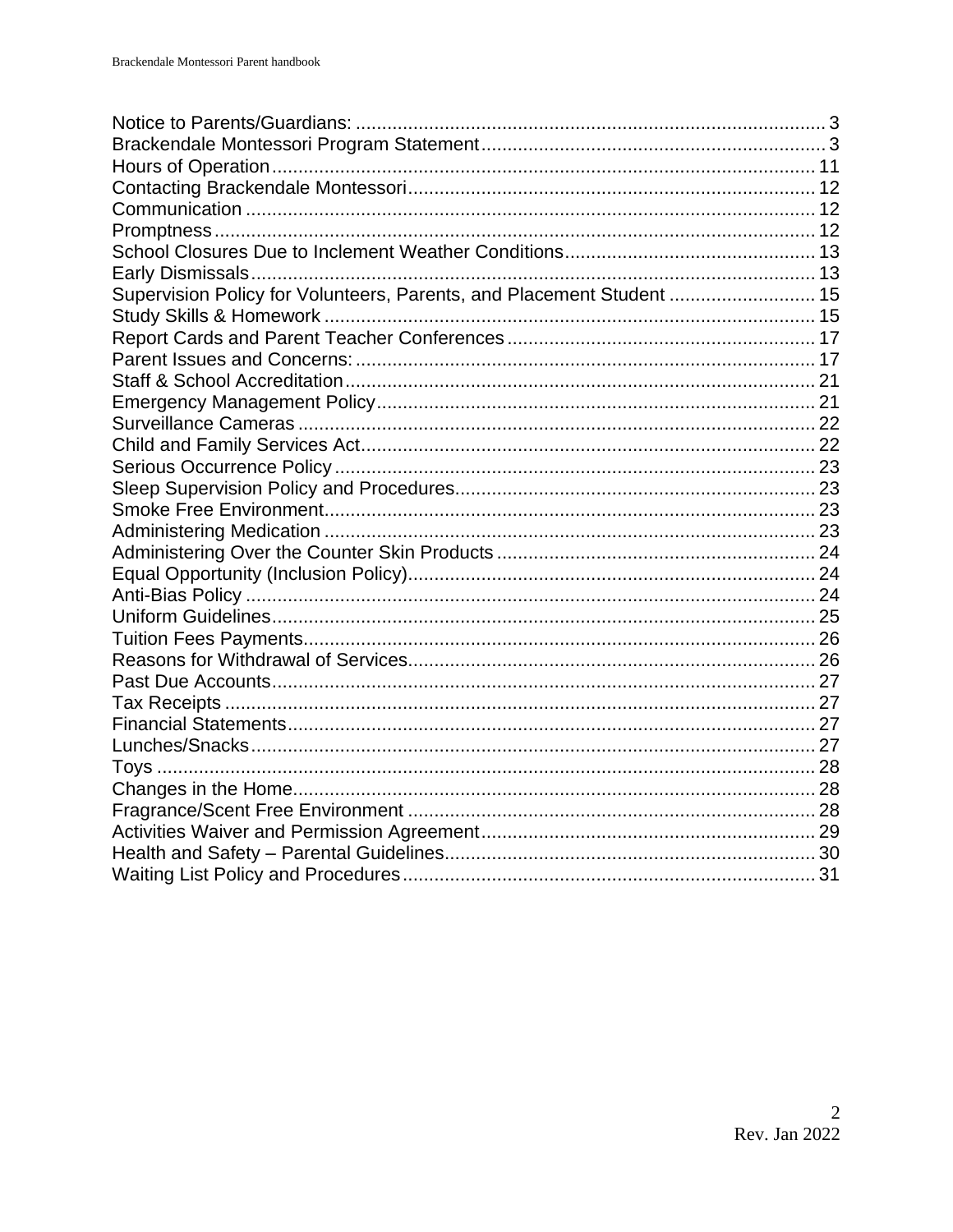# <span id="page-2-0"></span>**Notice to Parents/Guardians:**

This handbook forms an important part of your child's application and/or enrollment with Brackendale Montessori. Violations of this handbook can result in suspension; repeated or severe violations can lead to your child's withdrawal from the program. Although these actions are rare, they are done in the best interest of all our attending children, their parents/guardians, and staff. It is at the sole discretion of Brackendale Montessori when such actions need to be taken.

# <span id="page-2-1"></span>**Brackendale Montessori Program Statement**

Brackendale Montessori offers a learning program that is consistent with both Maria Montessori's ideas and the Ministry of Education policies, pedagogy, and curriculum.

Brackendale Montessori emphasizes active learning as children learn best by pursuing their personal interests and goals, children make their own choices about materials and activities during the program time. As they pursue their choices and plans, children explore, ask and answer questions, solve problems, and interact with peers, program staff, volunteers, students on placement and other adults. Children are **competent, capable, curious, and rich in potential**. Brackendale Montessori recognizes each child as a unique individual who brings their own abilities to the program and deserves the encouragement and space to try new things, explore new ideas and develop their own unique creativity. We provide an environment that fosters curiosity, one that allows children to explore in a safe and caring environment. An environment in which to grow and develop to their maximum potential. We understand the importance of taking children's stages of development and their unique family, community, and life experiences into consideration. In each case, we aim to integrate all areas of the child's development into our program in a holistic way.

## **Our program strives to:**

- Create a sense of belonging where a child is connected to others and contributes to their world.
- Develop a sense of self and well-being.
- Have every child be an active and engaged learner who explores the world with body, mind, and senses.
- Have every child be a capable communicator who expresses himself or herself in many ways.

## **Our program is designed to:**

- Encourage children to interact and communicate in a positive way and support their ability to self-regulate
- Foster the children's exploration, play and inquiry
- Provide child-initiated and adult-supported experiences
- Offer opportunities to create authentic lasting relationships with others in the program Health, safety, nutrition, and well-being of children We know that the early years set the foundation for children's health and well-being.
- The brain's architecture is shaped by a child's interactions and relationships with parents and other significant people in their lives.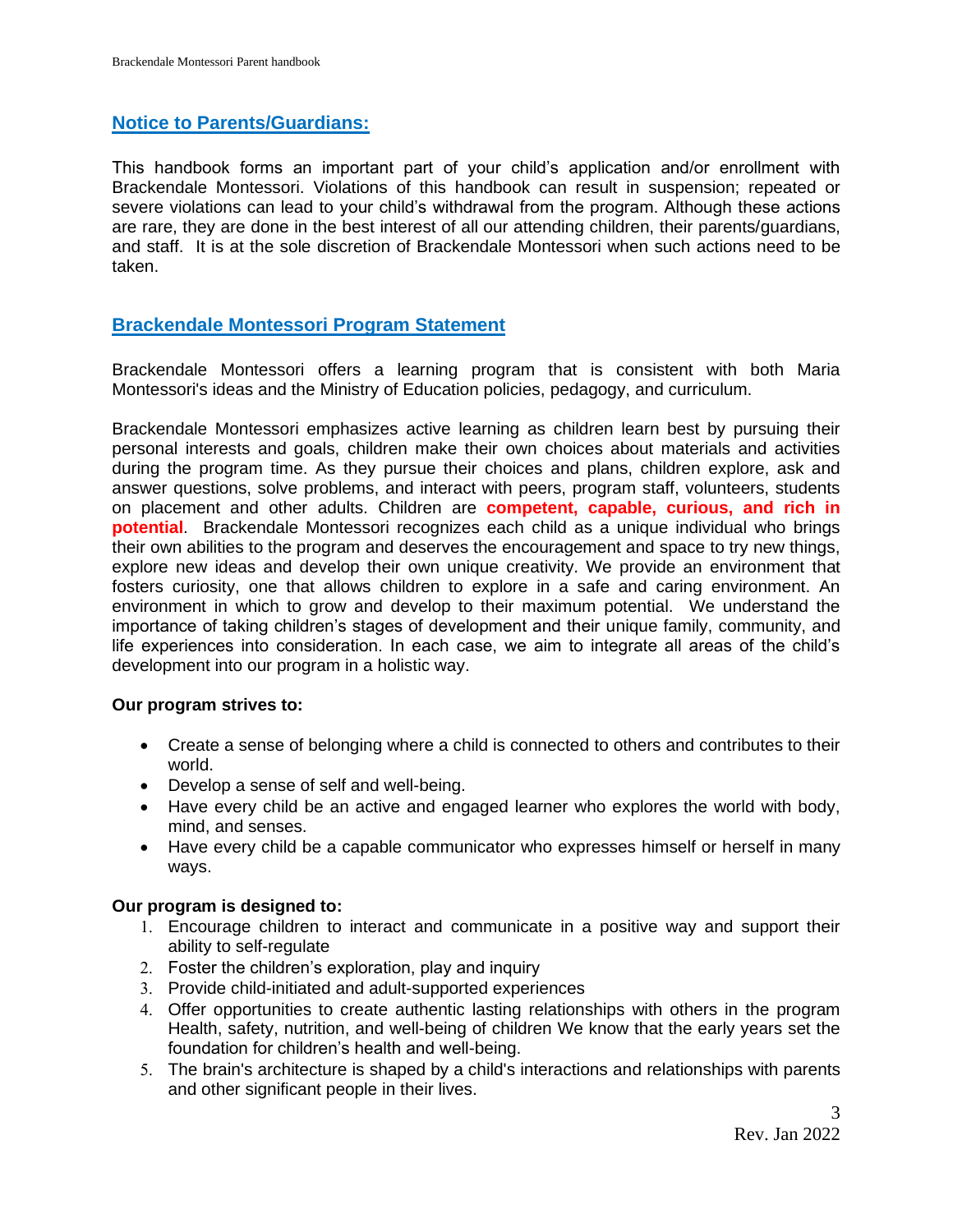Early brain development is stimulated through experiences and interactions with responsive adults.

### **Family, School and Community Partnerships**

Relationships among children, families, staff, and community partners is a core value at Brackendale Montessori, fostering collaborative and co-operative relationships among all our partners. Brackendale strives to promote a sense of belonging for children and their families in our programs by creating positive interactions and collaboration of families. We understand that relationships of trusts are the basis for learning and co-operation. Every child is given the opportunity to develop personal responsibility and social skills, to learn to problem-solve and to learn about diversity and inclusion. The skills of conflict resolution are important to lifelong learning. As competent individuals, children are active participants in resolving conflicts. We encouraged them to come up with ideas and solutions to problems that arise. Brackendale Montessori is committed to working collaboratively with all our community partners as we work together on the mutual goal of providing the best possible childcare service to families. Positive self-expression, communication and self-regulation leads to children's sense of belonging. Positive learning environments and experiences, focused on active learning, encourages children's communication, self-expression, and self-regulation. We seek to be aware of, foster, support, encourage, respond to and document the many ways in which children express themselves, the many "voices" with which they articulate their ideas, the variety of "languages" they use to communicate. We also seek to honor and reflect children's home language and culture in our programs. In our inclusive learning environments, we welcome children of all abilities. Respect for diversity, equity and inclusion is vital for optimal development and learning.

We know that our partnerships with our families help our program to best meet the needs of the children:

- Families form the foundation for a child's early development. Families know their children best and are the first and most powerful influence on learning and development.
- The needs of each child are considered in the context of their family composition, values, culture, and language. This approach enriches relationships between early childhood settings, families, and their communities.
- We involve parents and other important adults in various events and activities at our programs. This connects them to their children's early development and enhances the child's learning. In addition to the daily interaction with program staff, we offer many opportunities for parent feedback and involvement. We use parent input to improve our programs and services.

While our range of community partners is broad Brackendale Montessori works with local community agencies and partners in order to support the children and families in our programs. We view the community as a valuable resource and our educators plan learning opportunities to engage the community in our programs. We seek out opportunity to share our knowledge and to learn from others in the community.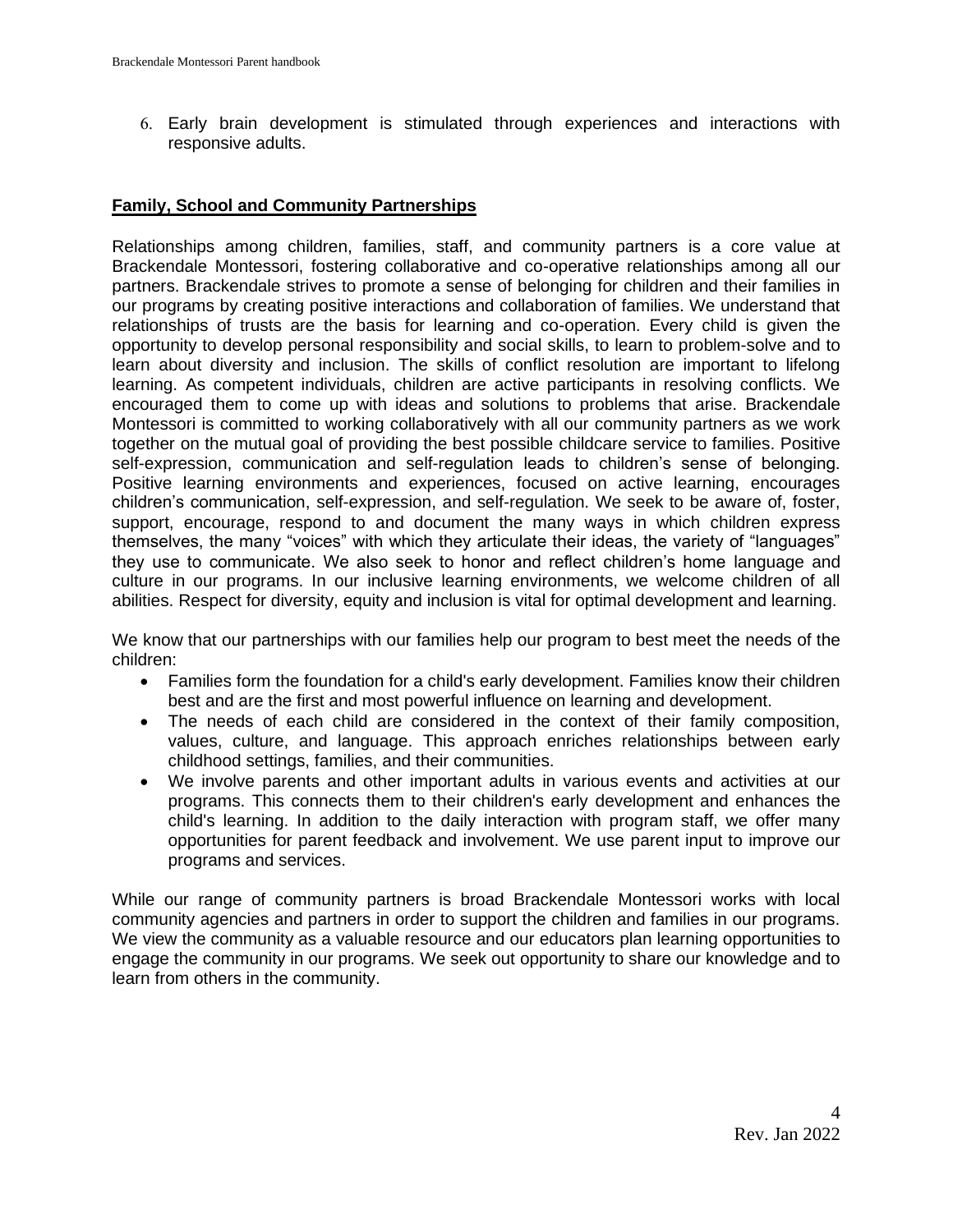### **Our program**

Brackendale Montessori focuses on learning the way that children naturally learn and responds to the environment around them. When children are manipulating Montessori Materials, objects, acting out roles, or experimenting with different materials, they are engaged in learning. The Montessori Material allows children to actively construct, challenge, and expand their own understandings, making connections, thereby opening the door to new learning.

Cultural materials enable children to investigate, ask questions, solve problems, and engage in critical thinking. The manipulation of Montessori Material is responsive to each child's unique learning style and capitalizes on their innate curiosity and creativity. Our program also supports children's self-regulation, their ability to deal with stress and remain calm, alert, and ready to learn. When children are calmly focused and alert, they are best able to modulate their emotions, pay attention, ignore distractions, inhibit their impulses, and understand the consequences of their actions. We believe that families are experts on their children and sharing knowledge is integral to the success of your child. Brackendale aims to ensure that families have the support, safe, reliable, high quality licensed Montessori School for their children, which ensures parents peace of mind while their children are in program. Respect, care, empathy, trust, and integrity are core values in all our interactions with families.

## **The Environment**

Children learn and explore their environment and experience the world through exploration, investigation, and self-regulation inside the classroom. Learning is extended to the outdoors from the indoor classroom through recess, nature walks or field trips. The learning environment provides extended opportunities for all elements of learning, from gross motor development, nature exploration, independent and cooperative learning.

## **Our Teachers**

At Brackendale Montessori our Teachers view a positive, supportive relationship between child and educator as fundamental.

Teachers connect with children by being available, sensitive, responsive, and caring. This is the way they build trust, making children feel safe and secure. From this platform, relationships are made so that children discover, take risks, grow, and learn.

Supporting you in your role as a parent.

Providing a safe environment for your child by preparing spaces that are more conducive to learning.

Carefully watching to determine what your child at that moment is capable of learning. Actively participating in your child's play experiences through observing and documenting the milestones in your child's life to ensure age-appropriate development.

Our teachers also provide learning opportunities and practical work experience, in the areas of programming and administration, to members of the community through the recruitment, placement, training and recognition of volunteers and students on placement. Brackendale Montessori is committed to supporting their teacher's in continuous professional learning. Our teachers have a positive and a sensitive attitude towards children. Teacher's plan on a daily basis, based on the observations that they make on children's interests. In this way, learning is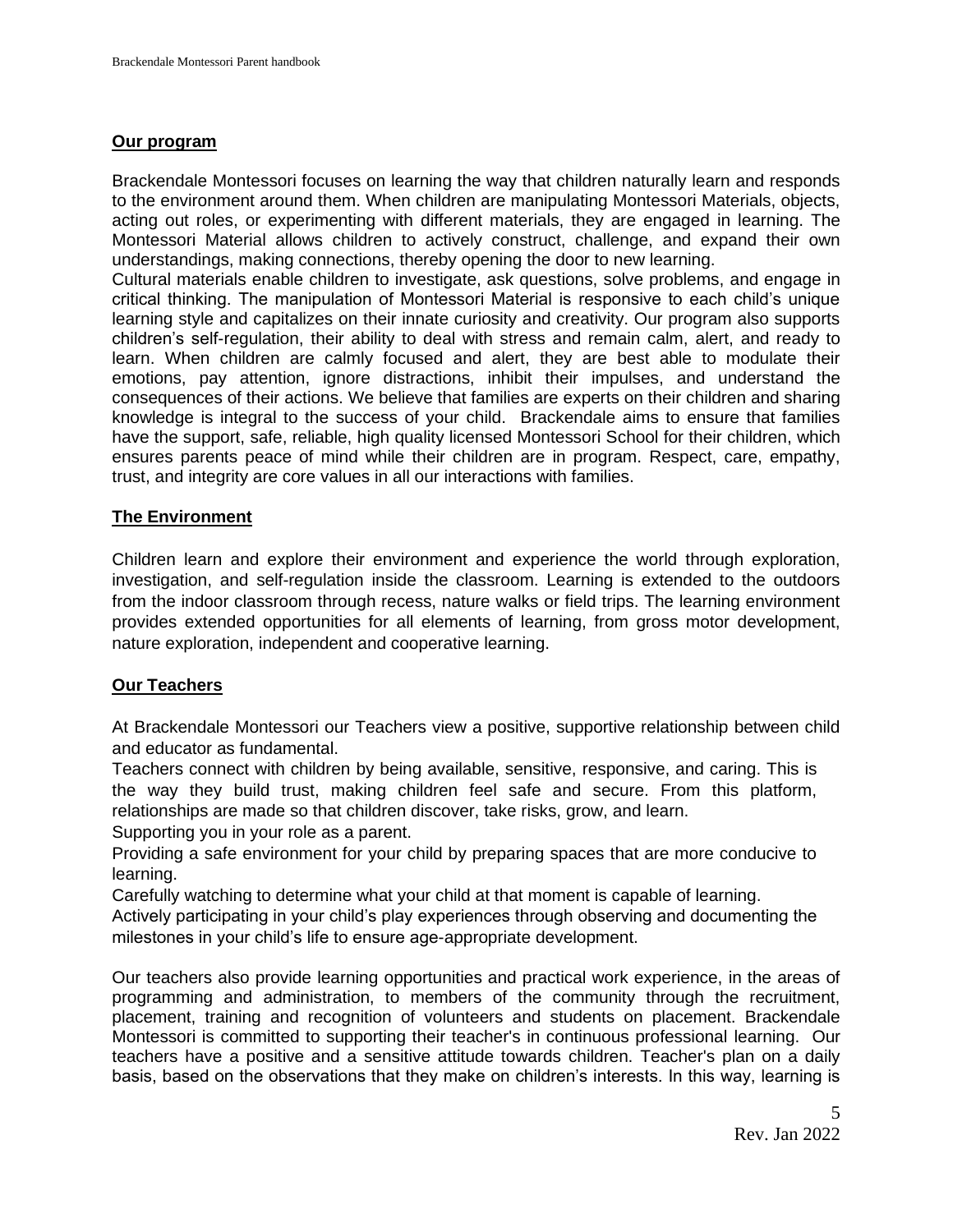extended, leading to deeper investigation with materials and the environment. Teacher's plan for and create positive learning environments and experiences in which each child's learning and development will be supported. Through positive adult-child interactions, our teachers extend their learning by encouraging children to build upon their existing knowledge.

#### **At Brackendale we believe that knowledgeable and responsive Teachers:**

- Establish a social environment that supports autonomy and self-esteem
- Establish positive relationships, friendships, and conflict resolution
- Provide responsive care to all children in program while meeting their individual needs
- Design a supportive physical environment
- Provide new learning possibilities through interest centers
- Foster, observe and document significant behavior/developmental milestones
- Incorporates the community
- Recognize that responding to the unique abilities, needs, and characteristics of each child, family, and community is central to supporting learning and development.
- Engage with children as co-learners as they explore their environments.
- Provoke children's thinking, create meaningful programs, and guide interactions. Families.
- Use a warm and positive approach to support children's developing ability to express emotions and take other perspectives.
- Know when to stand back and observe and when to enter to stimulate thinking.
- Make a commitment to build self-awareness, regularly reflect on practices and engage in new learning experiences, both individually and with colleagues.
- Formal professional learning is vital, but we also know that the most central professional growth happens day-to-day, as our staff co-learn with children and each other as self-reflective professionals.

All Brackendale Montessori teachers attend mandatory monthly professional learning meetings and receive training on an ongoing basis. They make daily observations of children in the program and use this information to inform their future planning. Our intention is to move beyond reporting of children's behavior, in order to find meaning in what children do and experience.

## **Program Assessment and Reflective Practices**

Teachers reflect and assess their program and environment daily to ensure that the program is meeting the individual needs of the children and the group and that their environment is set up according to the interests of the group. The supervisor reviews weekly program plans and documentations to ensure that they meet our *Program Statement Requirements.* The Supervisor demonstrates leadership by observing each classroom and engages in conversation with the educators and children regarding how the children are learning, what they need to learn and what is the best means for this learning to happen.

## **Child Guidance, Protection & Prohibited Practices**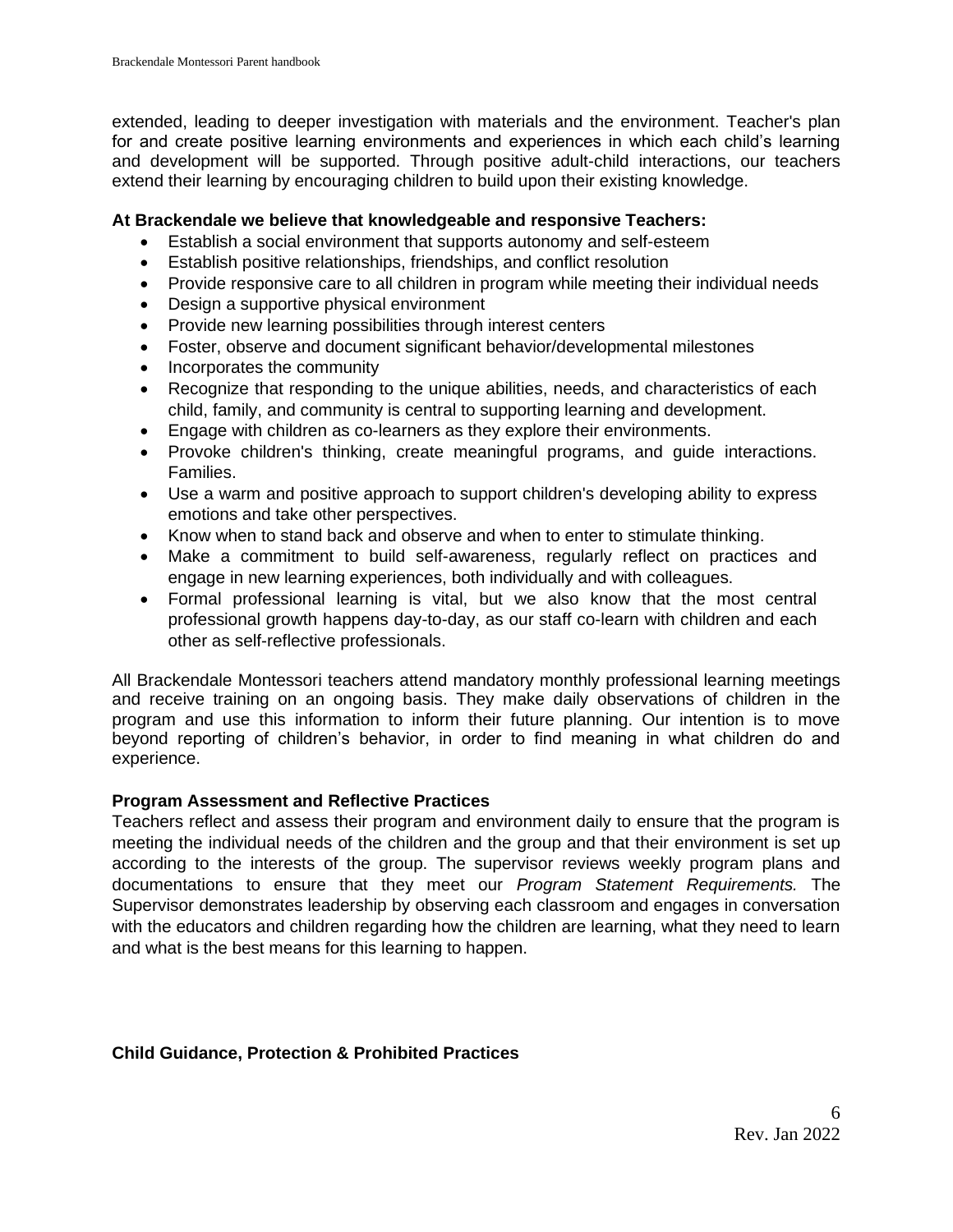All Teachers, volunteers and placement students will follow our core values of caring, honesty, inclusiveness, respect, and responsibility.

Teacher's support children in developing strategies to remain calm and to regulate their emotions while recognizing the effects of their actions on others.

Any practice based on a negative control technique is not part of Brackendale Montessori Practices and Core Values.

## **Prohibited practices include:**

- Corporal punishment of a child
- Harsh or belittling discipline including verbally belittling or threatening
- Depriving basic needs including food, shelter, clothing, or bedding
- Locking the exits of the childcare center for the purposes of confining a child or using a locked or lockable room or structure to confine the child if he or she has been separated from other children
- Confinement or restraint for the purpose of limiting a child's movement.
- Inflicting any bodily harm on children which includes forcing children to eat and drink against their will.

## **Contravention to the prohibited practices:**

Any Brackendale Montessori staff member observed using disciplinary measures that contravene the Brackendale Montessori Policy shall be reported immediately to the Administration/ Director. The Director will immediately contact appropriate agencies In the event of a contravention of Policy, the operator, in its sole discretion, can take any of the following disciplinary action:

- Verbal reprimand
- Place signed letter of reprimand in the staff's file
- Suspension without pay
- **Dismissal or Termination**

#### **Goals and Approaches for our Program Statement**

#### • **Health, Safety, Nutrition and Well- being**

All our Lead teachers have successfully completed their Montessori training that is recognized by Montessori Accreditation Council for Teacher Education (MACTE) and/or Association of Montessori International (AMI) or an Early Childhood Education (ECE) and/or Early Childhood Assistant (ECA) Program. All Staff have their standard first aid and CPR training including infant CPR and have been trained in all health and safety protocol which include: administering of an Epi Pen.

We understand that the first step in establishing and nurturing **health, safety, and wellbeing** for children in our programs is by providing a clean and safe environment, nutritious meals which is provided by a licensed caterer and follows Canada's food guide, and the children have unlimited access to drinking water.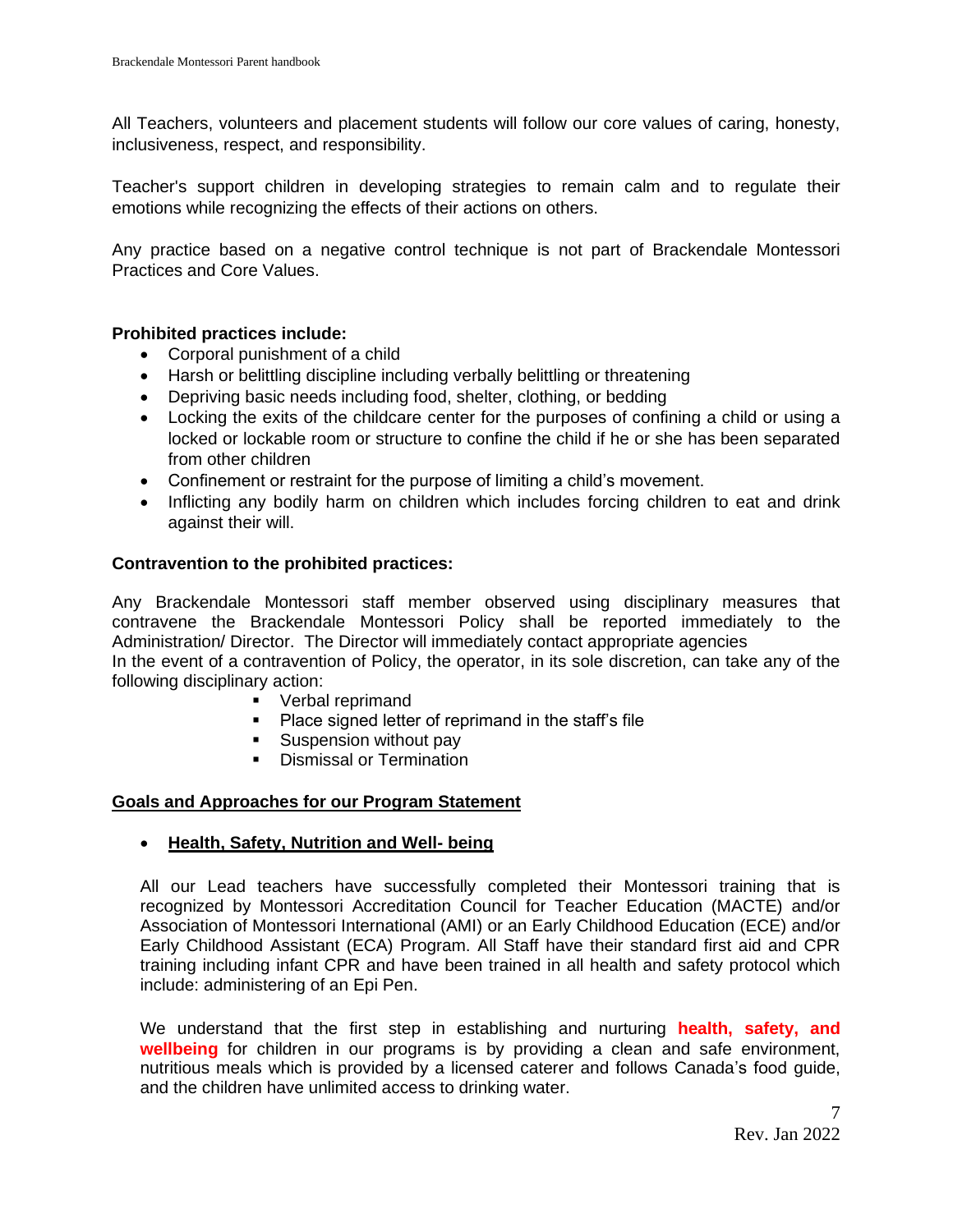Toys are cleaned and sanitized weekly any time they have been mouthed. Beds and linen are washed and Sanitized weekly as well as when illness or bed wetting incidents occur. All furniture is kept clean and in good order (broken furniture is fixed or removed immediately upon discovery). The school uses a professional cleaning company on a nightly basis.

The health of each child is documented on a daily basis and children with any of the following symptoms are not able to remain in care for the day and can only return once they are symptom free for 24 hours or have the appropriate treatment as laid out by a Health care professional

- Fever (axillary temp) 38.1 C or higher
- Diarrhea or vomiting 2 occurrences
- Any form of eye discharge or conjunctivitis (pink eye)
- Open or oozing sores/rashes
- Not able to participate in the daily program

Children with any of the above symptoms/conditions will be separated from the group and cared for in the office. Parent or guardians will be contacted for an immediate pick up.

We promote children's health and safety by ensuring teachers, volunteers and students are familiar with individual medical needs/conditions, allergies, food restriction and special requests towards each child.

We provide both nutritious and appealing snacks and hot lunches for children catered by **Beryl's Kidz Kitchen**. Menus follow Canada's Food Guide and are culturally sensitive. You can view the menu on the boards in each classroom. We accommodate dietary and/or religious food requirements for our children.

## **Meals from Home**

For children not on our catering program, two snacks and a lunch are to be provided in accordance with the Canada Food Guide.

#### **Brackendale Montessori is an allergen safe environment; therefore, no nut or nut products are to be brought into center.**

Bagged lunches should include plenty of vegetables and fruit, whole grains, and protein to meet the Canada Food Guide Requirements (attached). Limit processed, food high in sugar and salt as they provide little to no nutritional value.

**In the event any child forgets their lunch**, or if the administration does not find the packed lunch suitable, then a phone call will be made either to replace the lunch or to notify parents that the school will be providing lunch and parents will be responsible for cost incurred which is \$7.00 / day.



## • **Positive and Responsive interactions between staff, children, and families**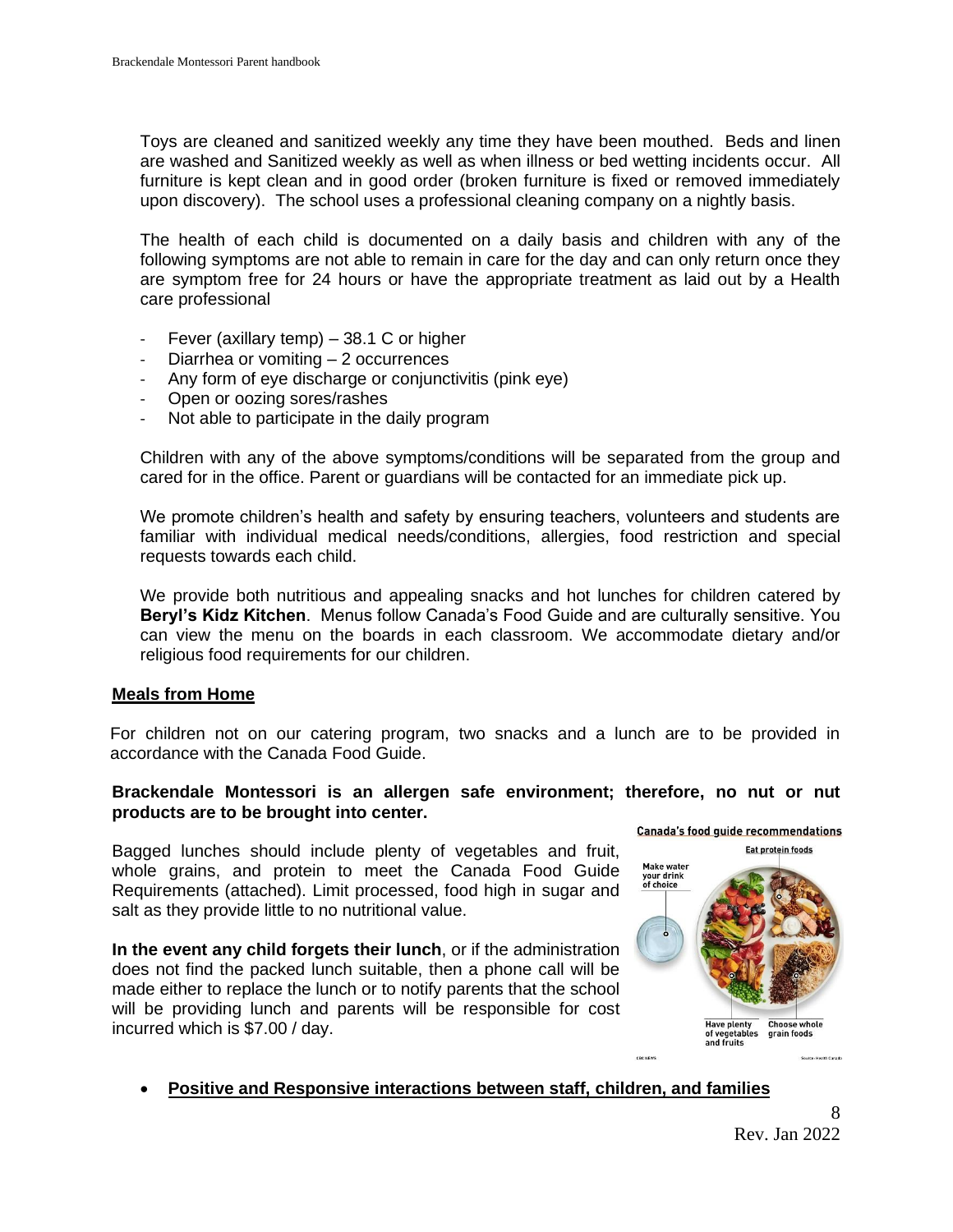At Brackendale Montessori we have an open communication policy between our teachers and families. We provide multiple opportunities for teacher – parent communications to take place.

- **Touch Base phone calls:** Calls made to parents at various time during the year to provide updates on behavior, academics or for parent to ask any questions.
- **Parent – teacher interviews**: 3 interviews per year are set up to discuss reports cards and academic standing or concerns.
- **Monthly newsletters**  Monthly newsletters are sent out to parent highlighting important events /dates taking place.
- **Daily reports/logs**  Daily written logs are given to parents regarding toileting, naps, food, and activities.
- **Documentation boards**  Each class displays work for parents to see what is happening during their child's time at school.

Teachers encourage **positive and responsive relationships** with children by creating an environment that is inclusive and welcoming to all. They foster an atmosphere of cooperation, sharing and openness.

# • **Encourage children to interact and communicate in a positive way and support their ability to self-regulate**

Positive language and guidance are used all times when communicating with children, parents or co teachers as a role modelling technique. Teachers are always working together to help children develop communication skills, foster independence, and problem-solving techniques.

To help support and encourage **self-regulation** – we create an environment that is welcoming, safe and child friendly.

# • **Children's exploration, play and inquiry**

All staff will foster **children's exploration, play and inquiry** by providing a variety of activities and an environment rich in content, that encourages choices, and active play, supported by qualified, attentive, and interactive teachers.

## • **Child initiated and adult supported experiences**

All Staff will **provide child-initiated and adult supported experiences**. The teachers will observe the children, documents and use that information to plan and create a positive learning environment and experiences that is based on the interests of the child and supported by all the adults in the childcare environment. All teachers will be responsible for introducing new ideas, interests, facts, concepts, skills, and experiences to widen the child's knowledge and life experiences.

#### • **Create positive learning environments which is inclusive of all children, including children with individualized plans**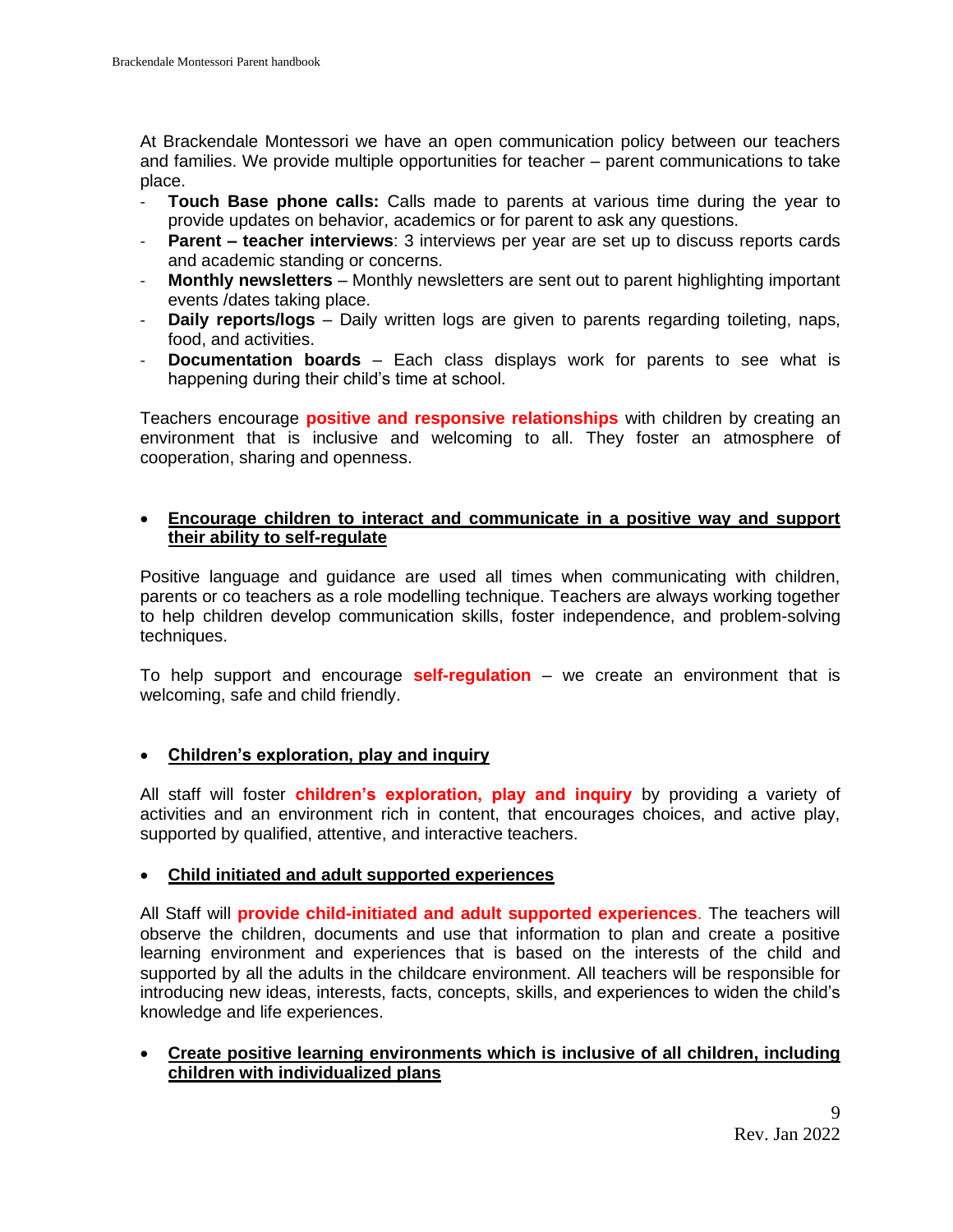All teachers use observations to plan and **create a positive learning environment** that is based on the interest of the children. We as educators reflect and understand that children are unique individuals by:

- Recognizing each child as having equal rights to participate in program activities, trips, and events.
- Recognizing and respecting the unique qualities of each child and family, including ancestry, culture, ethnicity, race, language, gender, gender identity, sexual orientation, religion, socio-economic status, family environment, and developmental abilities and needs.
- Creating strategies that value the culture and languages of all children.
- Establishing programming strategies to foster an inclusive learning environment in which every child can participate, including children with **individualized support plans**.
- Collaborating with outside agencies and resources to help support individualized needs of the children based on support plans.
- Viewing the diversity of children and families as an asset and planning programs to reflect differences and enrich the environment.

-

### • **Incorporate indoor and outdoor play, as well as active play, rest, and quiet time, into the day, and give consideration to the individual needs of the children receiving childcare**

Every Full-time child will experience **indoor, and two hours of outdoor play** (weather permitting) daily, as well as a time **to rest and sleep if required, quiet and active times**, always being mindful of each child's needs and parental direction.

# • **Foster the engagement of regular and ongoing communication with parents about the program and their children**

**Regular and ongoing communication with parents** is an important component. Communication may be in person, by phone, e-mail or through written and posted communication tools. Communication needs to come from all members of Brackendale Montessori.

## • **Involve local community partners and allow those partners to support the children, their families, and staff**

Parents will be directed to resources outside of the center if necessary, and **local community partners** such as early year's services, speech therapists, support services, occupational therapists, counsellors, etc., this will be an important part of the centers support to all children and their families.

• **Continuous professional learning** for the staff at Brackendale Montessori is done by using the community as a valuable resource and having our teachers plan learning opportunities to engage the community in our programs. We seek out opportunity to share our knowledge and to learn from others in the community. Brackendale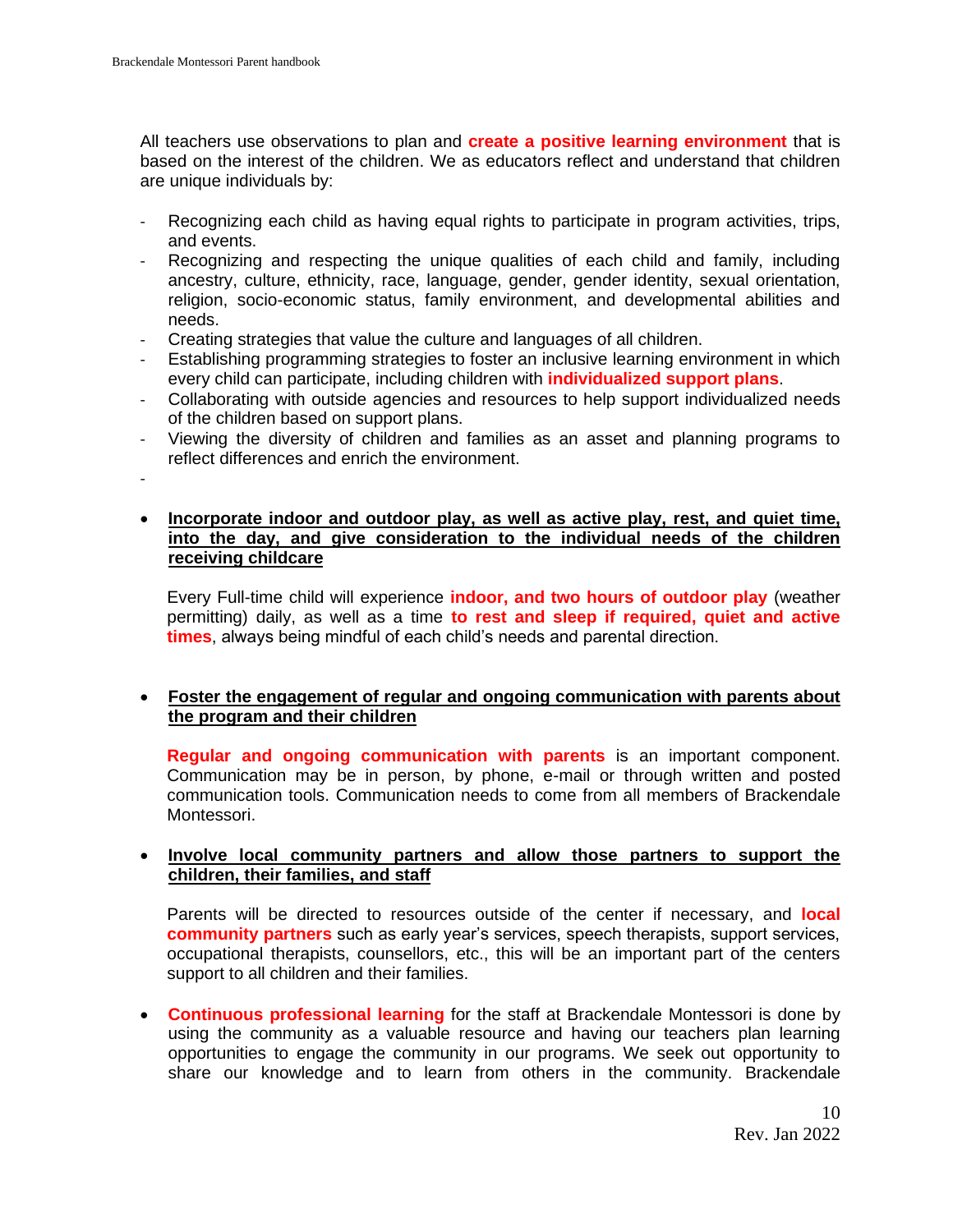Montessori provides ongoing opportunities for educators to engage in critical reflection and discussion with others about pedagogy and practice, to support continuous professional learning. These learning experiences are shared with one another in our Monthly staff meetings.

#### **Annual Program Statement Review**

All Teachers, volunteers and placement students must adhere to a number of policies and procedures, the Program Statement as well as Ministry, Fire and Health Regulations. All teachers, volunteers and placement students will review the Program Statement prior to working in program with the children and annually thereafter or upon any changes or modifications to the Statement. Annual review of the Program Statement and these policies and procedures ensure our educators and volunteers are knowledgeable and prepared to handle any situation.

#### **Working Together**

Brackendale Montessori's goal is to ensure the overall, health, safety, and well-being of each child while in our care. We look forward to working together with you the family in the best interest of your child(ren) to provide them with an individual and positive journey for a seamless entry into their community school or, a continued positive journey for those children already enrolled in their community school. Thank you for choosing to place your child with Brackendale Montessori; we have an open-door policy and are always available for feedback to ensure we are providing the best possible care.

#### <span id="page-10-0"></span>**Hours of Operation**

| Infant Program                        |                       |
|---------------------------------------|-----------------------|
| <b>Drop Off Times – Pickup Times:</b> |                       |
| Full Day                              | $7:30$ AM $-5:30$ PM  |
|                                       |                       |
| <b>Toddler</b>                        |                       |
| <b>Drop Off Times – Pickup Times:</b> |                       |
| Full Day                              | 7:30 AM - 5:30 PM     |
| Core Day                              | $8:30$ AM $-$ 4:00 PM |
| Half Day Morning                      | 8:30 AM - 11:30 AM    |
|                                       |                       |
| <b>Preschool</b>                      |                       |
| <b>Drop Off Times – Pickup Times:</b> |                       |
| Full Day                              | 7:30 AM - 5:30 PM     |
| Core Day                              | $8:30$ AM $-$ 4:00 PM |
| Half Day Morning                      | 8:30 AM - 11:30 AM    |
| Half Day Afternoon                    | 12:00 PM – 4:00 PM    |
| <b>Private School: Grade 1 to 4</b>   |                       |
| <b>Drop Off Times - Pickup Times:</b> |                       |
| Full day                              | $8:45$ AM $-$ 4:00 PM |
| Half Day Morning                      | 8:30 AM - 11:30 AM    |
|                                       | 12:00 PM – 4:00 PM    |
| Half Day Afternoon                    |                       |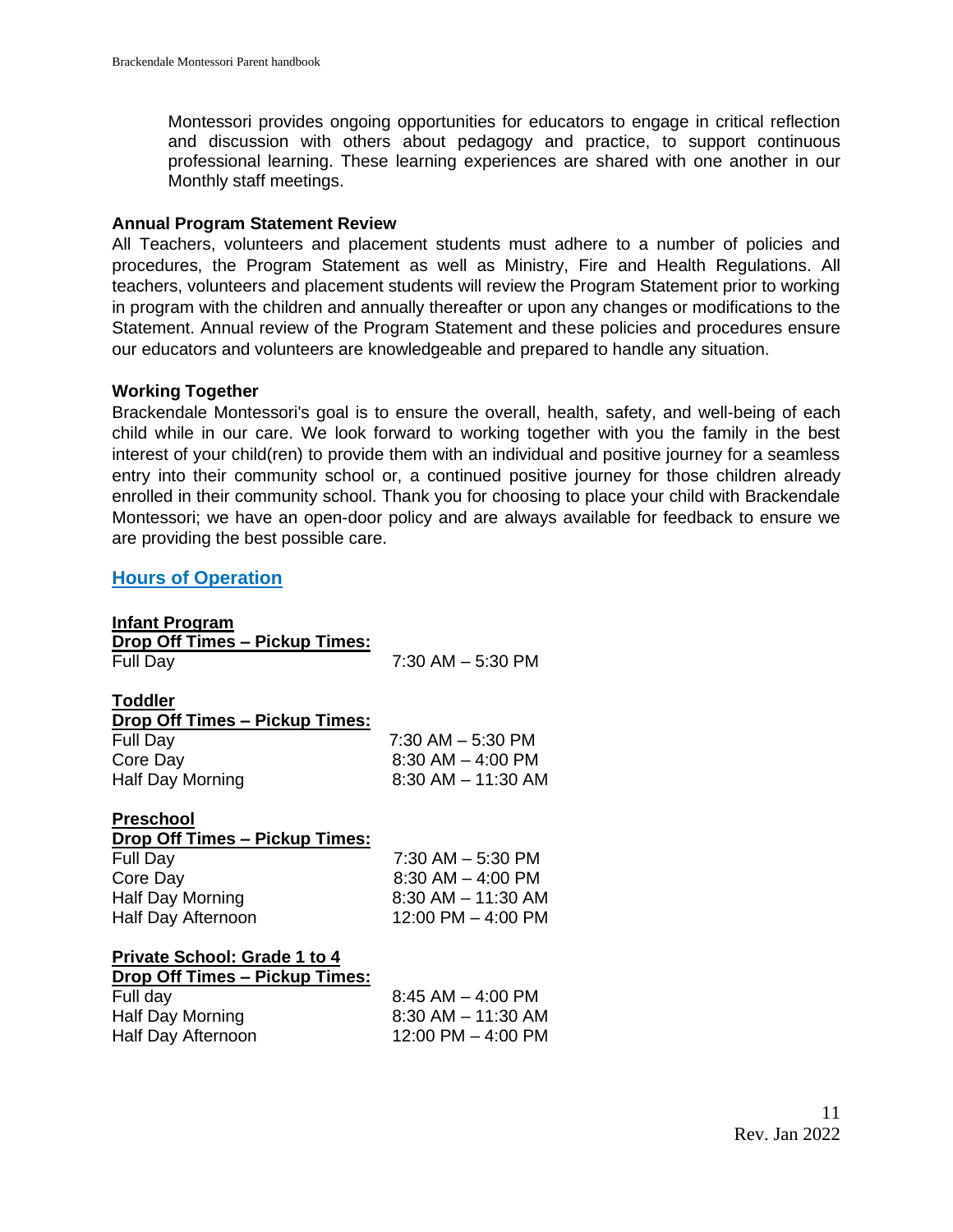The school doors open at 7:30 am and close at 5:30 pm daily. Children are not permitted to be on site prior to 7 am as the opening staff member prepares the school for the day.

**After 5:30 PM the extended care charges are \$1.00 for each minute following, per child**. This fee is to be paid in cash to the attending caregiver at time of pickup. Preparing for and making time for acclimate weather is something we all must account for when planning our day and responsibilities. Take into consideration our teachers have families to go home to and personal responsibilities to tend to.

When bringing a child to school, parents are expected to bring their child into the building and ensure that the child is under the supervision of a caregiver before leaving. Equally, parents are expected to come into the building when picking up their child. If a third party, not listed on your child's emergency contact list, is to pick up your child, please send us an email prior to the pickup date with your signature and the full name of the party picking up. At any time that parents are present, whether at school and/or any special school events, such as concerts, school trips, etc. the sole responsibility of the child is with the parent.

#### <span id="page-11-0"></span>**Contacting Brackendale Montessori**

For general inquiries, please call during our office hours of operation, between 9:00 AM and 5:00 PM. If you are calling to notify us of your child's absence or your call is urgent, you may call during our extended hours. Our message center is reviewed frequently throughout the day; we will attempt to return your message within four hours, during our hours of operation. If you wish to speak to a teacher or spend time in a class to observe, please call to schedule an appointment.

## <span id="page-11-1"></span>**Communication**

Email will serve as our primary tool for communicating important school and classroom information to our parents. Through email we will be sending Newsletters which will include information on school trips, current activities, and special events. Parent feedback is important to our school and our parents are always welcome to meet with either administration or teachers. Should you require a meeting, please contact our office to schedule an appointment. In order to ensure that all meetings are productive, parents, teachers and/or administration must be prepared. Impromptu meetings and doorway conversations are not conducive to productive communication.

Newsletters will be emailed to all parents. If you are not receiving the newsletter, please confirm your contact information with us. As with all contact information, it is the responsibility of the parent/guardian to notify the school of any change to email address(es). It is also the responsibility of the parent/guardian to print and submit any information or forms that are pertinent to their child(ren).

#### <span id="page-11-2"></span>**Promptness**

It is our intention to instill in the children a sense of order and punctuality. It is important that from a young age, they learn to recognize and appreciate the importance of attending school every day on time. So please ensure your child is brought to school promptly. A child arriving late is disruptive to the learning process of their peers, and they will miss out on the excitement generated by the introduction of new topics. If your child is late more than three times per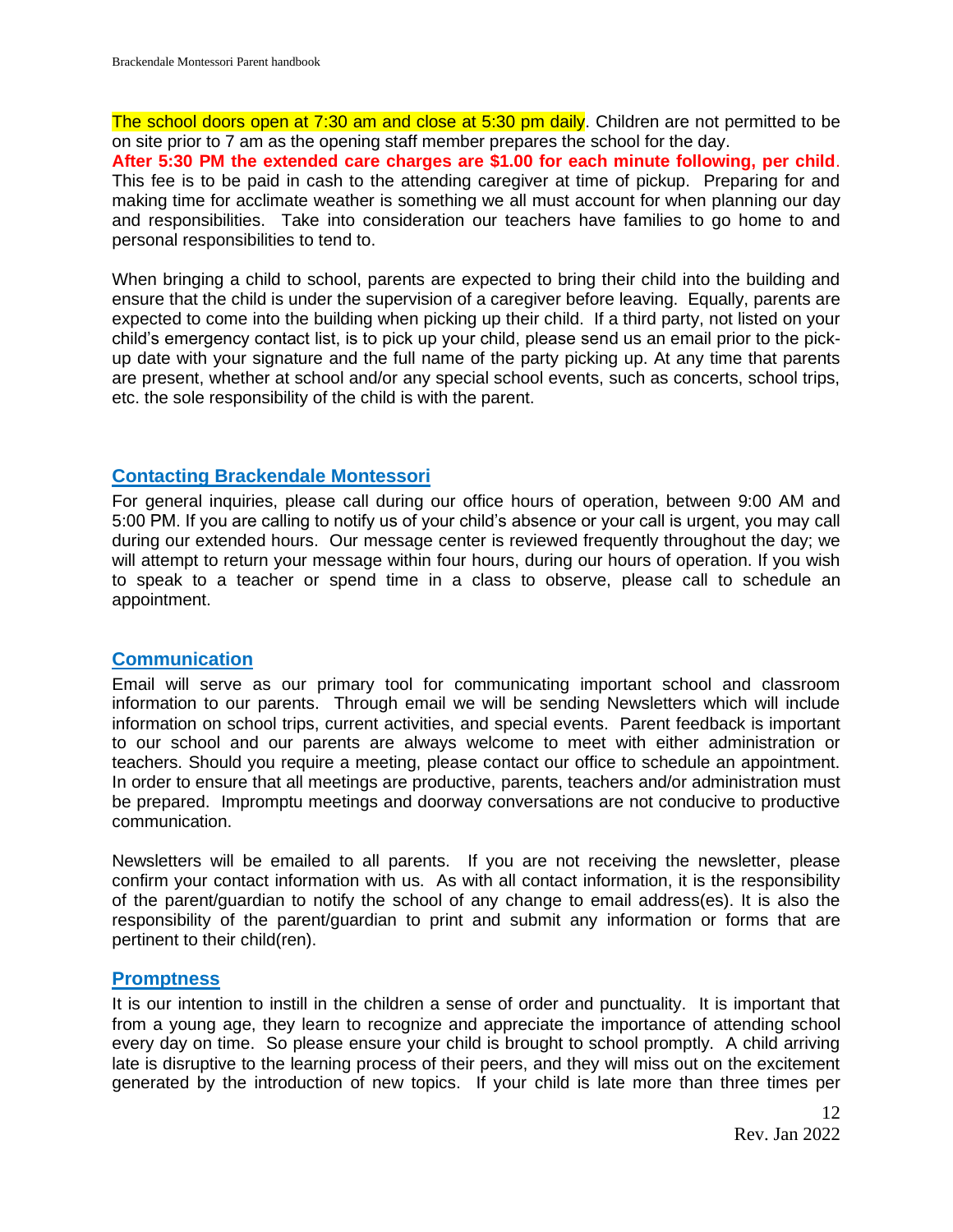month your child could be suspended. Continued infractions can lead to withdrawal from the program.

### <span id="page-12-0"></span>**School Closures Due to Inclement Weather Conditions**

The Principal or Director may authorize a school closure or a delay in opening (late start) should severe weather conditions or inclement weather, including a snow/ice storm develop during the evening/overnight/early morning, thus having an impact on the safety of children, parents and staff when traveling and arriving to school. In addition, should extreme weather conditions develop during the day, the Principal or Director may decide to close the school earlier, thus an earlier dismissal time. In these conditions, parents are required to make alternative arrangements to have their child picked up from the school by the stated time, after which time, late fees will apply. As weather conditions vary from area to area, please assess your own safety conditions before traveling.

In such cases, parents are required to find or make the necessary alternate care arrangements for their child. Such alternate care arrangements or plans may include having a parent be prepared to leave work early, having relatives or friends your child, having another parent pick up your child (must authorize in writing, and a record as such must be in the child's file).

In the event that school is canceled, or there is a late start or an early dismissal, events scheduled to take place at school, or any location will also be canceled. Please note that no refunds or reduction of fees will be provided under any of the above circumstances; this will include all predetermined closure dates as posted in our Holiday Schedule at the start of each school year.

We will make every attempt to inform parents promptly of school closures, late school starts, and/or early dismissals, but it is parents' responsibility to contact the school in inclement weather conditions and be prepared for such events. Since the school schedule begins by 7:00 a.m. all cancellation decisions will be made by 6:30 a.m. These will be posted on the school's phone message and our Website, Facebook, and Twitter.

#### <span id="page-12-1"></span>**Early Dismissals**

The Principal or Director may authorize an early school dismissal time at his/her discretion. Early dismissal typically may be deemed necessary to accommodate the preparation of concerts or other such special events. Other circumstances may arise throughout the school year that may warrant an early dismissal. In the event of an early dismissal parents will be notified with as much notice as possible to the time and day of the dismissal.

# **Admission**

Students entering our Elementary Program (Level/Grade  $1 - 4$ ) will be academically assessed, interviewed and upon acceptance, then placed into an appropriate Grade Level at the sole discretion of the school. For Casa Level (2.5 years to 6 years), teachers will perform a oneweek assessment which will be shared with the parent. Placement will be determined after the completion of this one-week assessment.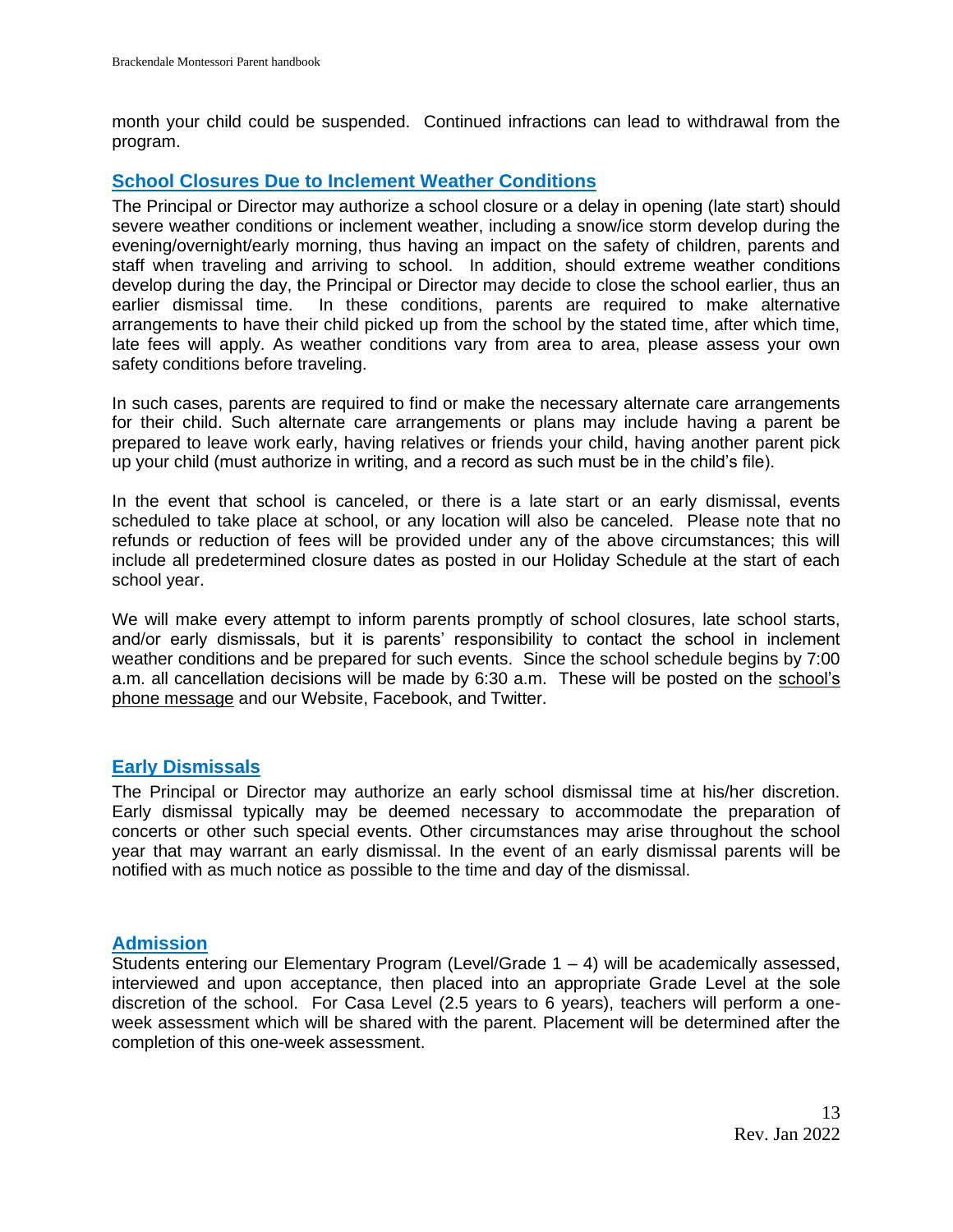### **Age/Program Groups**

#### **Infant Program**

# **(9 – 18 months) – Ratio: 1 staff: 3 infants**

Our Infant program is focused on providing a warm and welcoming atmosphere where educators provide flexible care based on the needs of the family. Infants are nurtured through a variety of activities that include – sensory, arts and crafts, music, and movement and much more.

#### **Toddler Program** -

#### **(18 months – 2.5 years) – Ratio: 1 staff: 5 Toddlers**

Our Toddler program is geared towards allowing children to freely explore and move within their environment. This is a period of tremendous development and growth. It is a time where each impression from the physical environment molds their emotional and mental development. These impressions foster the child's independence, language development and motor movement.

#### **Pre School Program**

#### **(2.5 years – 5 years) – Ratio: 1 staff: 8 Preschool**

Our preschool program offers a variety of activities and experiences based on the skills and interest of the children. They are designed to put children at ease by giving them freedom in a safe place to socialize, grow, and learn.

#### **Casa Program (Casa II, III, & IV**)

## **(3.8 years to 5 years) – Ratio: 1 staff: 12 preschool/kindergarten**

Our educational program is based on the premise that young children have an innate ability to flourish with gentle guidance and the freedom to work at their own pace. Each child is presented with a calm, orderly prepared environment that cultivates cognitive, physical, social, and emotional needs

#### **Elementary Preparatory**

#### **(5 years – 6 years) – Ratio: 1 staff: 12 school age**

Our Elementary preparatory program creates a bridge and builds upon the learning from the casa program in preparation for the elementary level. This link class supports and promotes a smooth transition into Elementary.

# **Private Elementary Program** – Grades 1 – 6

# **(6 years and older) – Ratio: 1 staff: 15 school age**

Our elementary program is individually catered to each child and is filled with hands on activities that cultivate tenacious learners. The program develops a global perspective which nurtures exploration of our natural and social environment, with emphasizes on critical thinking, problem solving and research skill development. Students expand their knowledge in a wide range of academic subjects; building on skills and social abilities that they developed in the primary classrooms.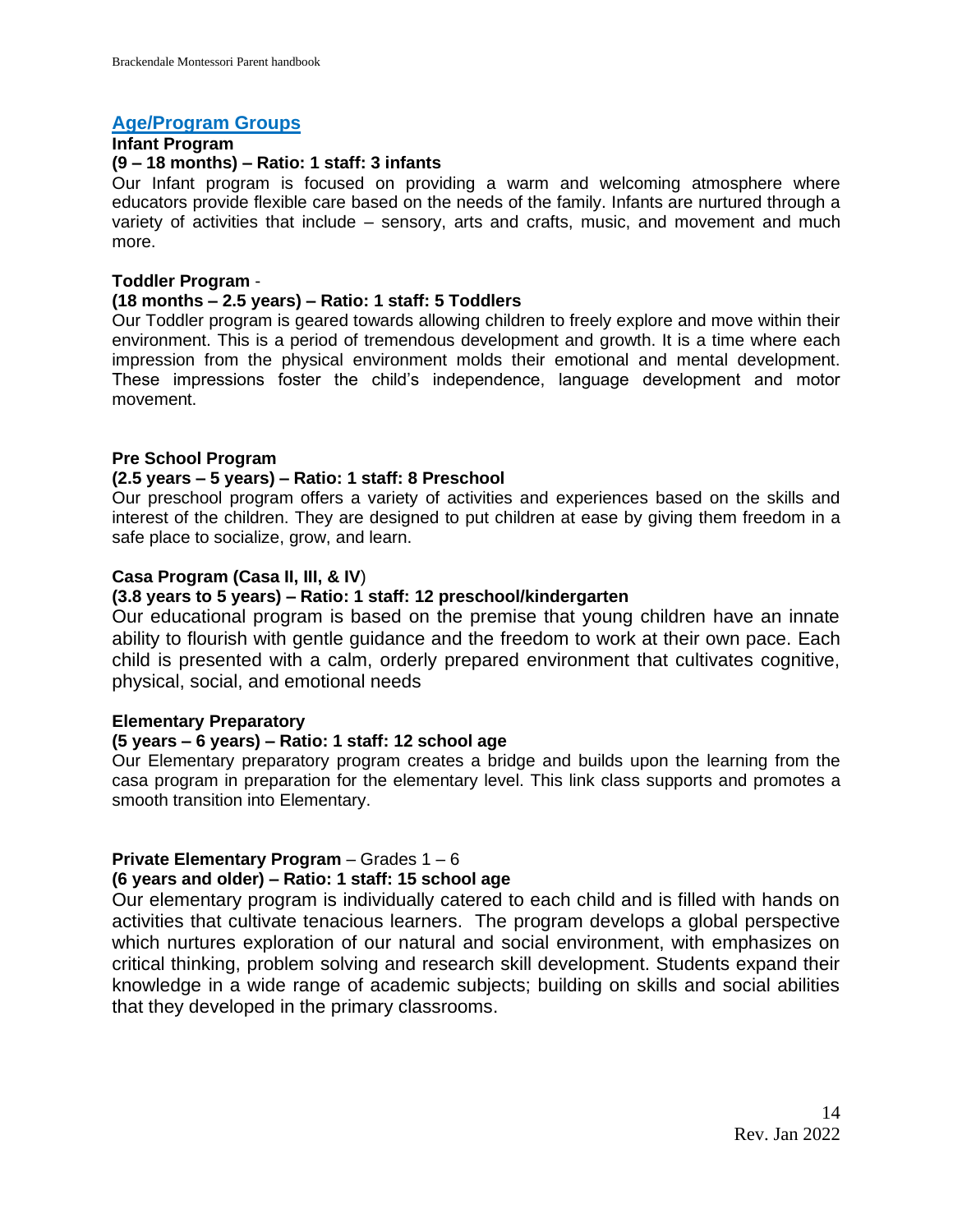# **Monthly Fees**

| INFANT - FULL TIME                | \$1560.00 |
|-----------------------------------|-----------|
| <b>TODDLER - FUL LTIME</b>        | \$1510.00 |
| <b>PRECASA - FULL TIME</b>        | \$1480.00 |
| <b>CASA - FULLTIME</b>            | \$1305.00 |
| ELEMENTARY PREPARTORY - FULL TIME | \$1325.00 |
| LOWER ELEMENTARY - FULL TIME      | \$1350.00 |
| ONE TIME - REGISTRATION FEE       | \$300.00  |

*Fees are subject to change based on the needs of the school* 

# **Placements & Transition**

All children, from Infants to Grade 4 inclusive, will be placed into a program, classroom, and level at the sole discretion of the school. This includes the scheduling and nature of the transition from one program/level to another. The school does not require parental consent for a child's placement, promotion, or transition into another program/level. The school reserves the final right at its sole discretion to determine each child's placement, promotion, and transition in the best interest of the child(ren), the class, and the school. Teachers may be transferred, relocated, rescheduled, re-assigned to other classrooms, at the sole discretion of the school at any time.

# <span id="page-14-0"></span>**Supervision Policy for Volunteers, Parents, and Placement Student**

Brackendale Montessori is committed to providing a high quality, safe and secure environment for all children enrolled in our programs. The safety and well-being of children is Brackendale Montessori's highest priorities.

Brackendale Montessori may have volunteers and/or Early Childhood Education students working within the organization along with staff throughout the year. At all times, volunteers and placement students must be under the direction and supervision of Brackendale Montessori staff.

No child or children will be supervised by any person less than 18 years of age

No child or children will be supervised by someone who is not an employee of Brackendale Montessori

<span id="page-14-1"></span>Only employees of Brackendale Montessori will have direct unsupervised access to children

# **Study Skills & Homework**

At Brackendale Montessori, we believe that homework should:

- Provide parents with insight and information into their child's learning experiences and invite their participation in appropriate and supportive ways.
- Support in-school experiences through related out-of-school activities, assignments, and practice those skills taught at school.
- Encourage the development of self-discipline, organization, good work habits, sense of responsibility and time management strategies.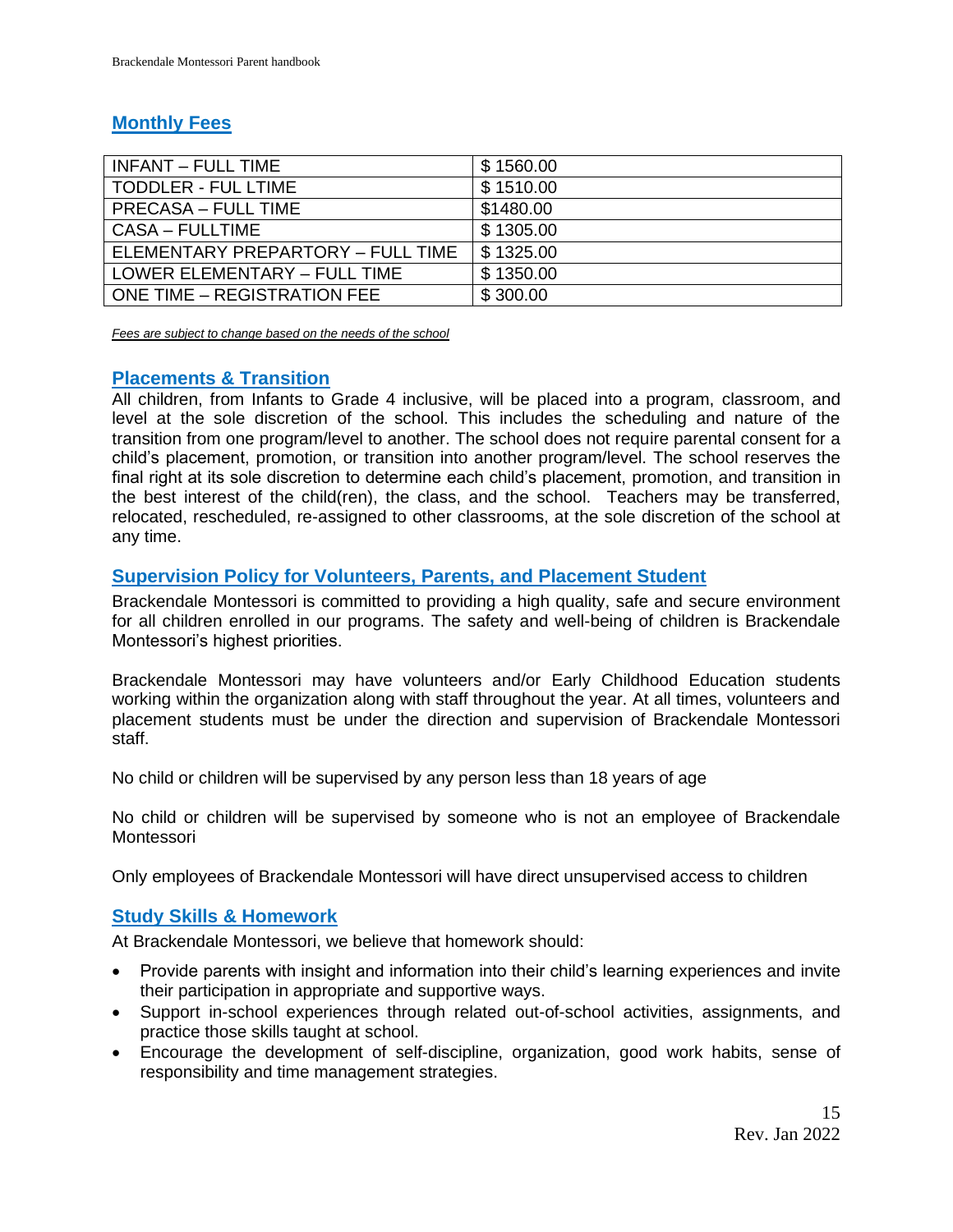- Help to develop positive and enthusiastic attitudes toward independent and life-long learning.
- Assist students to prepare for subsequent planned learning activities, research questions and projects.
- New homework will only be assigned when previous homework has been handed in completed.

#### **Students are responsible for their own learning by:**

- Completing the assigned work to the best of their ability.
- Maintaining notebooks in an organized way.
- Meeting timelines for homework completion.
- Recording daily assignments.
- Developing a homework routine.
- Locating appropriate resources and materials.
- Asking for assistance if necessary.
- Accepting the consequences if they do not complete class work or homework on time; and
- Following directions by teachers or staff.

#### **Teachers/the School support the students and parents by:**

- Coordinating a well-balanced amount and variety of homework among teachers and subject areas.
- Providing clear guidelines, expectations, and standards at the beginning of each school year.
- Encouraging participation in broader learning experiences.
- Providing consistent follow-up of assigned work.
- Regularly reviewing notebooks to ensure that they are complete and accurate.
- Encouraging students to take advantage of time provided for extra assistance.
- Acknowledging school and homework through positive recognition.
- Maintaining communication with parents; and
- Informing parents of their child's repeated non-compliance with school expectations and/or homework expectations.

## **Parents assist their child by:**

- Providing a quiet place to work.
- Establishing a routine time; for homework, bed, etc.
- Having necessary materials and resources available.
- Providing effort, achievement, and a positive attitude.
- Monitoring homework.
- Periodically reviewing their child's notebooks at home.
- Supporting school expectations and standards.
- Maintaining communication with the school; and
- Attending all Montessori workshops; educational seminars for their children's level.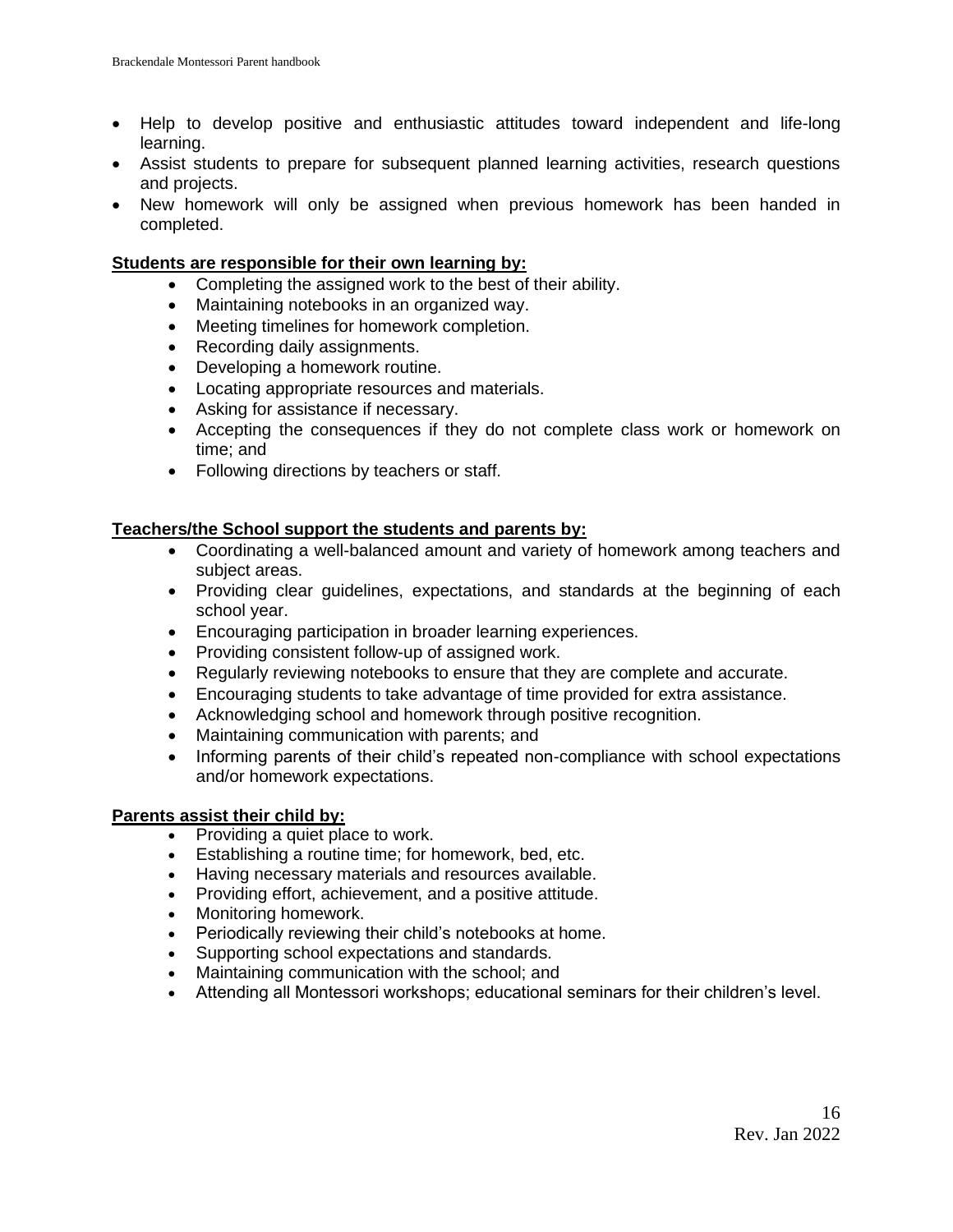# **CASA (age 2.5 – approximately 5 yrs.):**

Occasional or regular assignments or homework sheets will be given as determined appropriate by the teacher. Any homework provided to the child is work that the child has already covered in class and does not require the parents help to complete.

### **Elementary preparatory Level & Private school – Grade 1 to 4**

Students should expect homework every school day. Homework is an important part of the daily routine of the Brackendale Elementary student.

If a student stays at school as part of us after school care program, students are given an opportunity to complete their homework with their peers and teachers to assist.

# <span id="page-16-0"></span>**Report Cards and Parent Teacher Conferences**

Reports are sent home in January and June for our Casa I to Elementary students. We feel that we will best serve your child if open communication is kept between the teacher and parents. Besides the Parent-Teacher interviews, conferences can be scheduled to discuss your child's development if and when required and can be arranged with the teacher. Any concerns that develop at any time should be resolved at once. Should we note changes in your child academically, emotionally or in their behavior, we shall contact you, and hope that you will also keep us informed of similar changes in your child, if and when necessary.

## <span id="page-16-1"></span>**Parent Issues and Concerns:**

Parents/guardians are encouraged to take an active role in our childcare center and regularly discuss what their child(ren) are experiencing within our program. As supported by our program statement, we support positive and responsive interactions among the children, parents/guardians, childcare providers, and staff, and foster the engagement of and ongoing communication with parents/guardians about the program and their children. Our staff are available to engage parents/guardians in conversations and support a positive experience during every interaction.

All issues and concerns raised by parents/guardians are taken seriously by Brackendale Montessori and will be addressed. Every effort will be made to address and resolve issues and concerns to the satisfaction of all parties and as quickly as possible.

Issues/concerns may be brought forward verbally or in writing. Responses and outcomes will be provided verbally, or in writing upon request. The level of detail provided to the parent/guardian will respect and maintain the confidentiality of all parties involved.

An initial response to an issue or concern will be provided to parents/guardians within one business day(s). The person who raised the issue/concern will be kept informed throughout the resolution process.

Investigations of issues and concerns will be fair, impartial, and respectful to parties involved.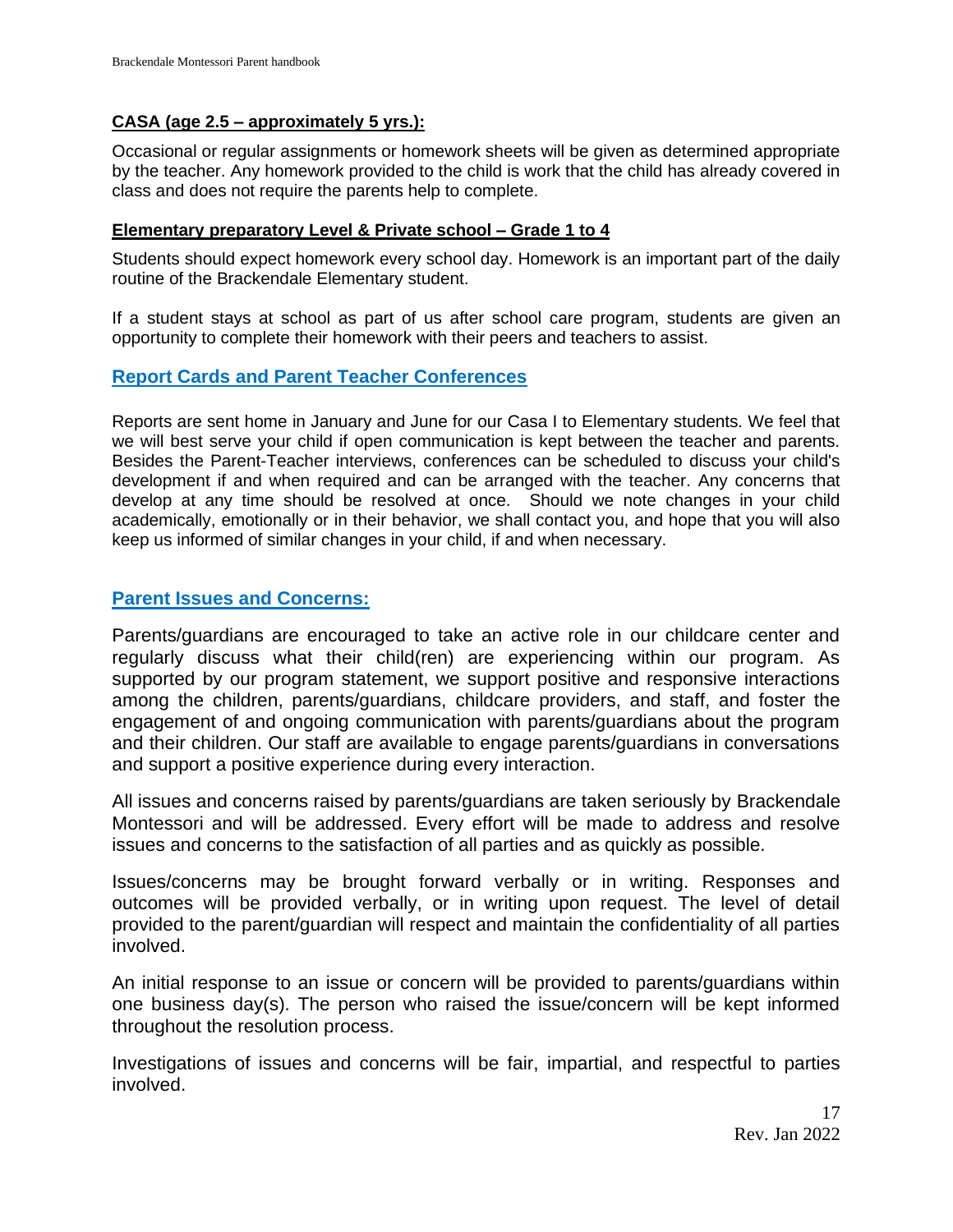# **Confidentiality**

Every issue and concern will be treated confidentially, and every effort will be made to protect the privacy of parents/guardians, children, staff, students, and volunteers, except when information must be disclosed for legal reasons (e.g., to the Ministry of Education, College of Early Childhood Educators, law enforcement authorities or a Children's Aid Society).

# **Conduct**

Our center maintains high standards for positive interaction, communication, and rolemodeling for children. Harassment and discrimination will therefore not be tolerated from any party.

If at any point a parent/guardian, provider or staff feels uncomfortable, threatened, abused, or belittled, they may immediately end the conversation and report the situation to the supervisor and/or licensee.

# **Concerns about the Suspected Abuse or Neglect of a child**

Everyone, including members of the public and professionals who work closely with children, is required by law to report suspected cases of child abuse or neglect.

If a parent/guardian expresses concerns that a child is being abused or neglected, the parent will be advised to contact Durham Children's Aid Society [\(\(905\) 433-1551\)](javascript:void(0)).

Persons who become aware of such concerns are also responsible for reporting this information to CAS as per the "Duty to Report" requirement under the *Child and Family Services Act*.

For more information, visit <http://www.children.gov.on.ca/htdocs/English/childrensaid/reportingabuse/index.aspx>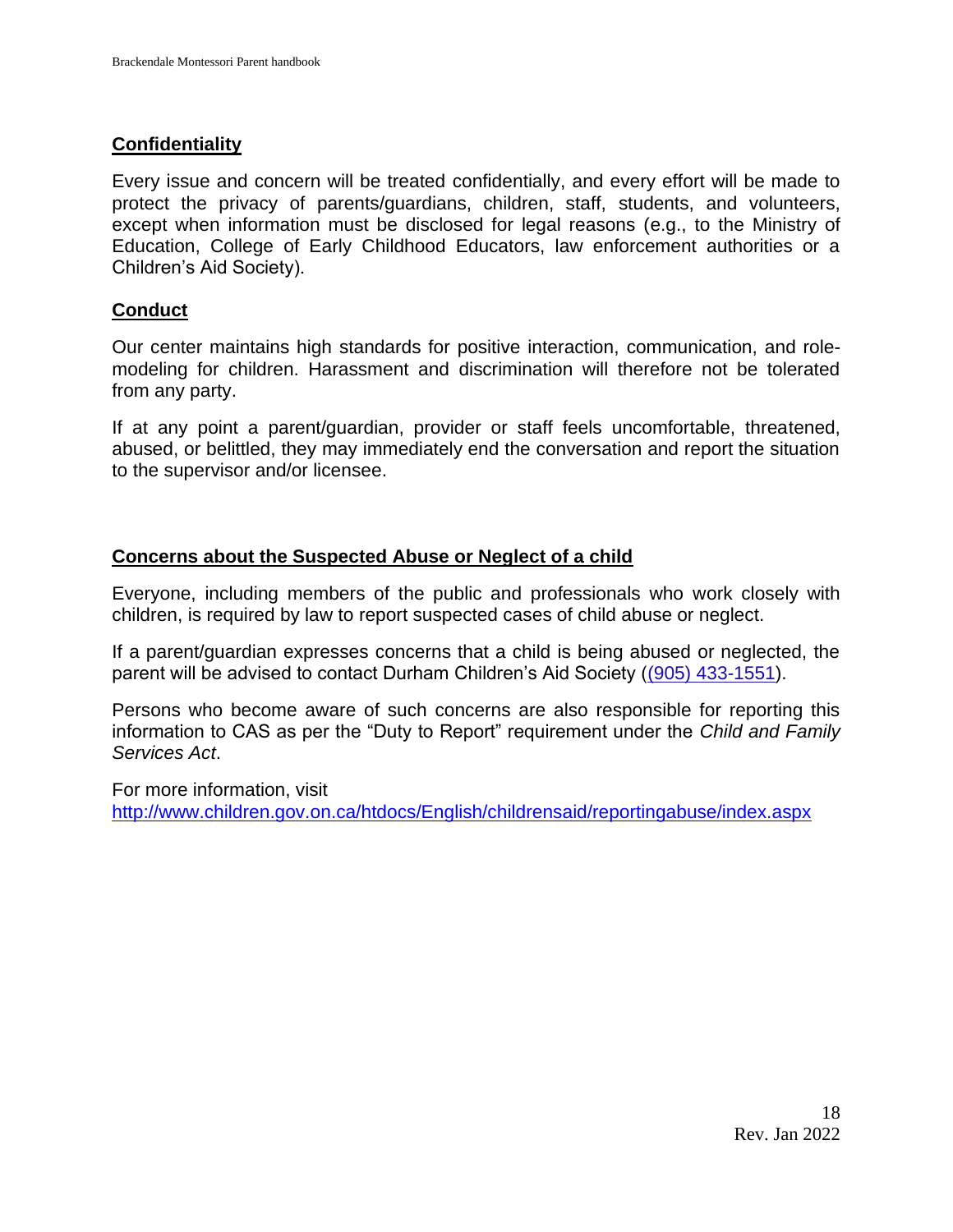# **Procedures**

| Nature of Issue                                                                                                                               | <b>Steps for Parent and/or Guardian</b>                                            | Steps for Staff and/or Licensee in                                                                                                                                                                                                                     |
|-----------------------------------------------------------------------------------------------------------------------------------------------|------------------------------------------------------------------------------------|--------------------------------------------------------------------------------------------------------------------------------------------------------------------------------------------------------------------------------------------------------|
| or Concern                                                                                                                                    | to Report Issue/Concern:                                                           | responding to issue/concern:                                                                                                                                                                                                                           |
| Room-<br>Program                                                                                                                              | Raise the issue or concern to                                                      | Address the issue/concern at the time                                                                                                                                                                                                                  |
| <b>Related</b>                                                                                                                                | the classroom staff directly<br>$\bullet$                                          | it is raised                                                                                                                                                                                                                                           |
| schedule,<br>E.g.:<br>sleep arrangements,<br>toilet<br>training,<br>indoor/outdoor<br>activities,<br>program<br>feeding<br>arrangements, etc. | or<br>the supervisor or licensee.<br>$\bullet$                                     | <b>or</b><br>meeting<br>with the<br>Arrange for a<br>$\bullet$<br>parent/guardian<br>within 1<br>business<br>days.<br>Document the issues/concerns in detail.<br>Documentation should include:<br>the date and time the issue/concern<br>was received. |
| General, Centre- or                                                                                                                           | Raise the issue or concern to                                                      | the name of the person who received                                                                                                                                                                                                                    |
| <b>Operations-</b>                                                                                                                            | the supervisor or licensee.<br>$\bullet$                                           | the issue/concern.                                                                                                                                                                                                                                     |
| <b>Related</b>                                                                                                                                |                                                                                    | the name of the person reporting the                                                                                                                                                                                                                   |
| E.g.: childcare fees,                                                                                                                         |                                                                                    | issue/concern.                                                                                                                                                                                                                                         |
| hours of operation,                                                                                                                           |                                                                                    | the details of the issue/concern; and<br>$\bullet$                                                                                                                                                                                                     |
| staffing, waiting lists,<br>menus, etc.                                                                                                       |                                                                                    | any steps taken to resolve the<br>issue/concern<br>and/or<br>information                                                                                                                                                                               |
|                                                                                                                                               |                                                                                    | given to the parent/guardian regarding                                                                                                                                                                                                                 |
| Staff-, Duty parent-                                                                                                                          | Raise the issue or concern to                                                      | next steps or referral.                                                                                                                                                                                                                                |
| Supervisor-,                                                                                                                                  | the individual directly<br>$\bullet$                                               |                                                                                                                                                                                                                                                        |
| Licensee-<br>and/or                                                                                                                           | <b>or</b>                                                                          | Provide<br>information<br>contact<br>for<br>the                                                                                                                                                                                                        |
| <b>Related</b>                                                                                                                                | the supervisor or licensee.<br>$\bullet$                                           | appropriate person if the person being<br>notified is unable to address the matter.                                                                                                                                                                    |
|                                                                                                                                               | about the<br>All<br>issues or concerns                                             |                                                                                                                                                                                                                                                        |
|                                                                                                                                               | conduct of staff, duty parents, etc. that                                          | Ensure the investigation of the issue/concern<br>is initiated by the appropriate party within 2                                                                                                                                                        |
|                                                                                                                                               | puts a child's health, safety and well-<br>being at risk should be reported to the | business days or as soon as reasonably                                                                                                                                                                                                                 |
|                                                                                                                                               | supervisor<br>as<br>soon<br><b>as</b>                                              | possible thereafter. Document reasons for                                                                                                                                                                                                              |
|                                                                                                                                               | parents/guardians become aware of the                                              | delays in writing.                                                                                                                                                                                                                                     |
|                                                                                                                                               | situation.                                                                         |                                                                                                                                                                                                                                                        |
| Student-                                                                                                                                      | Raise the issue or concern to                                                      | Provide a resolution or outcome to the<br>parent(s)/guardian(s)<br>who<br>raised<br>the                                                                                                                                                                |
| <b>Volunteer-Related</b>                                                                                                                      | the<br>staff<br>responsible<br>for<br>$\bullet$                                    | issue/concern.                                                                                                                                                                                                                                         |
|                                                                                                                                               | supervising<br>the volunteer<br>or                                                 |                                                                                                                                                                                                                                                        |
|                                                                                                                                               | student                                                                            |                                                                                                                                                                                                                                                        |
|                                                                                                                                               | or<br>the supervisor and/or licensee.                                              |                                                                                                                                                                                                                                                        |
|                                                                                                                                               | $\bullet$<br>issues or concerns about the<br>All                                   |                                                                                                                                                                                                                                                        |
|                                                                                                                                               | conduct of students and/or volunteers                                              |                                                                                                                                                                                                                                                        |
|                                                                                                                                               | that puts a child's health, safety and                                             |                                                                                                                                                                                                                                                        |
|                                                                                                                                               | well-being at risk should be reported to                                           |                                                                                                                                                                                                                                                        |
|                                                                                                                                               | supervisor<br>the<br>as<br>soon<br>as                                              |                                                                                                                                                                                                                                                        |
|                                                                                                                                               | parents/guardians become aware of the                                              |                                                                                                                                                                                                                                                        |
|                                                                                                                                               | situation.                                                                         |                                                                                                                                                                                                                                                        |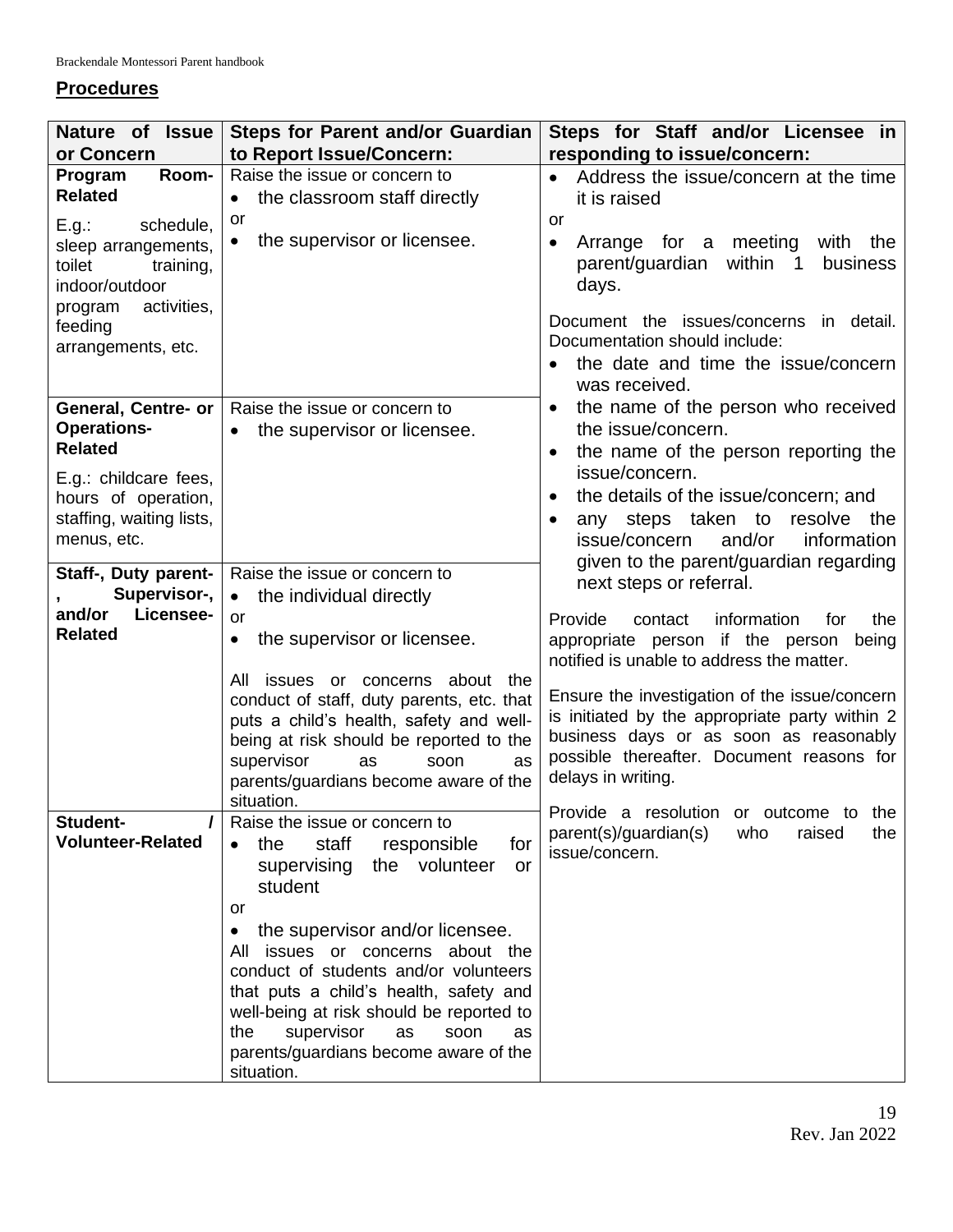**Escalation of Issues or Concerns:** Where parents/guardians are not satisfied with the response or outcome of an issue or concern, they may escalate the issue or concern verbally or in writing to the supervisor.

Issues/concerns related to compliance with requirements set out in the *Child Care and Early Years Act., 2014* and Ontario Regulation 137/15 should be reported to the Ministry of Education's Child Care Quality Assurance and Licensing Branch.

Issues/concerns may also be reported to other relevant regulatory bodies (e.g., local public health department, police department, Ministry of Environment, Ministry of Labor, fire department, College of Early Childhood Educators, Ontario College of Teachers, College of Social Workers etc.) where appropriate.

#### **Contacts:**

Ministry of Education, Licensed Child Care Help Desk: 1-877-510-5333 or childcare\_ontario@ontario.ca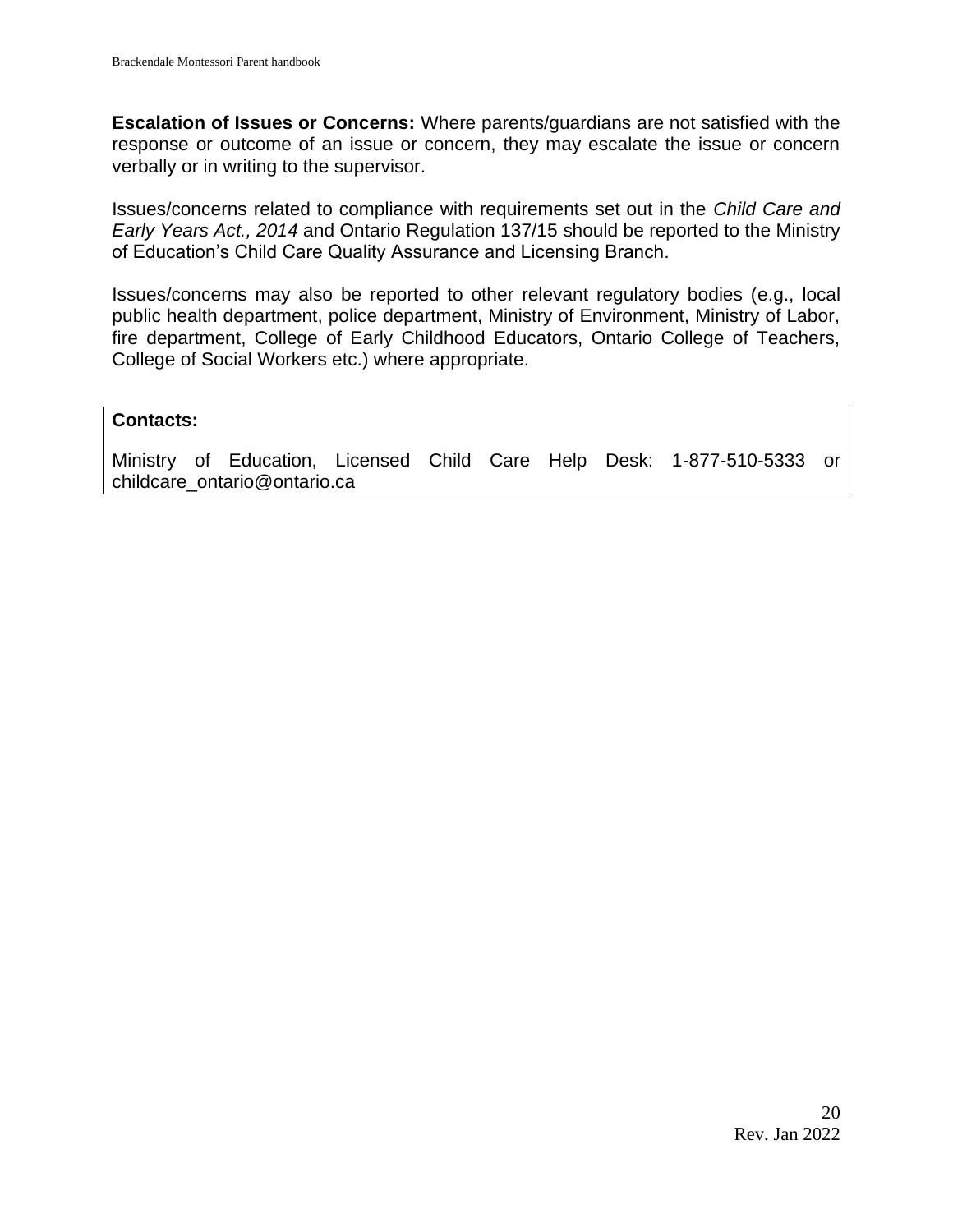# <span id="page-20-0"></span>**Staff & School Accreditation**

Brackendale Montessori proudly adheres to the traditions first introduced by Dr. Montessori. We are dedicated to providing a true Montessori based experience that will be enjoyable, educational, and last a lifetime. All our teachers have successfully completed an Early Childhood Education (ECE) and/or Early Childhood Assistant (ECA) Program or Montessori training that is recognized by Montessori Accreditation Council for Teacher Education (MACTE) and/or Association of Montessori International (AMI). All staff members are trained in First Aid and CPR. MACTE and AMI are the leading international governing bodies that assure your child's instructors meet the exacting standards of Dr. Montessori.

# <span id="page-20-1"></span>**Emergency Management Policy**

Emergency at Brackendale Montessori means an urgent or pressing situation in which immediate action is required to ensure the safety of children and adults in the center. Parents/families of children will be notified by office administration via email of the emergency and where children can be picked up. The information given to families will be clear and families are to ensure immediate pick up of children.

# **Emergency Evacuation Location:**

1501 Harwood Ave. North (neighbor directly north of us)

# **Responsibilities of Staff in Case of an Emergency**

• Quickly scan the space around you looking for any potential hazards. Report any findings to the Supervisor.

• Account for all children. Conduct a head count and ensure accurate attendance records. Attendance records must be kept with staff. Take the attendance/ emergency contact Information book.

- Gather all medications and any other essential needs of children or adult if accessible.
- Any extra staff (Cleaner, French Teacher, Volunteer.) not on program with the children should assist with child(ren) with special needs and/or go to the infant room to assist with the evacuation.

• Once outside the building, take children to the designated area and conduct a head count matched to the attendance records to ensure all children are outside. Wait for the Supervisor to provide further direction.

• Provide activities to reduce stress to children (i.e., circle, songs, games) and maintain appropriate levels of supervision.

• Document children being picked up and by whom

# **Responsibilities of Supervisor in Case of an Emergency**

- The Supervisor will contact local emergency response agency.
- Do a final check ensure all children have been removed from the center (check all washrooms, closets/storage areas, cloak rooms, kitchen/laundry rooms and playgrounds/play structures etc.).
- Coordinate all actions with emergency authorities, giving them as much information as possible.
- Designate one staff member to wait outside and direct emergency vehicles such as fire trucks and ambulances to your location (if applicable).
- Take direction from Police/Emergency Authorities once they arrive. If requested, stay at the center with Police or another Emergency Authority.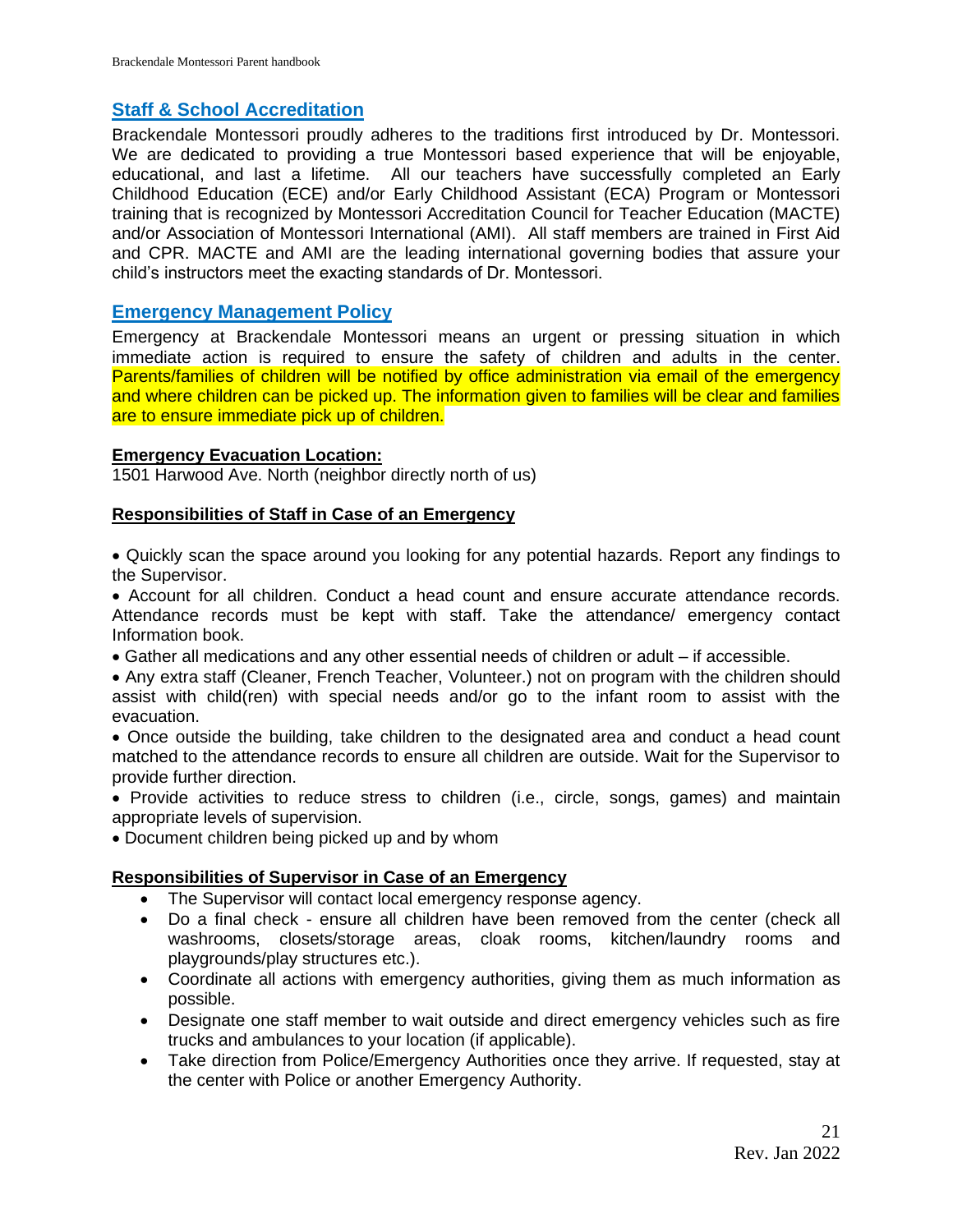- Notify families of the situation and evacuation location for immediate pick up of children. (Supervisor may designate a staff responsible for calling families etc. if requested to stay with emergency authorities).
- The Supervisor will debrief staff, children, and parents/guardians after emergency.
- The Supervisor will ensure access to additional support, including consideration of special medical needs, be provided in respect of any child or adult who may have experienced distress during the emergency.
- When emergency has been eliminated, normal activities should resume as soon as possible in order to provide an environment that can help ensure the health, safety, and normalcy for the children. Providing a familiar and safe environment and a regular routine gives a sense of security.

# <span id="page-21-0"></span>**Surveillance Cameras**

The purpose of the surveillance cameras installed at Brackendale Montessori is to provide a form of security and general control over the operations at the school.

The images from the security cameras are routinely monitored and are stored for the purpose of review in the event that a concern is brought to our attention. Only those individuals responsible for the system administration of the security system will have full access to the stored images. The retention of images collected will typically be 14 days or less. Maintenance and use of the security cameras and related equipment will be monitored and enforced solely at the discretion of Brackendale Montessori.

Access will be provided whenever required by law or a court order. No other use will be made of the images without appropriate advance approval from Brackendale Montessori's administration. Such decisions are at the sole discretion of Brackendale Montessori administration.

# <span id="page-21-1"></span>**Child and Family Services Act**

*"Every person who, in the course of his/her professional duties, has reason to believe that a child is being abused, or suspects that a child may have suffered abuse, shall immediately report the suspicion and the information on which it is based to a Children's Aid Society."* (Ontario Child and Family Services Act, Section 68, Paragraph 3) Under new definitions in the Act, child abuse includes physical, verbal, emotional and sexual abuse, as well as lack of reasonable care.

As Educators, we strive to promote the protection and wellbeing of our students. If we believe that a child is, or may be, in need of protection, we are obligated by law to report the suspicion to Children's Aid Society.

The Child and Family Service Amendment Act require a person to report to a child welfare agency if he or she has reasonable grounds to suspect that a child may be in need of protection. The Principal/Director of a school, or teacher, who fails to report suspected abuse, is guilty of an offense and is contravening internal policies. Brackendale Montessori and its employees will respect our policies and the legislation and be governed by it.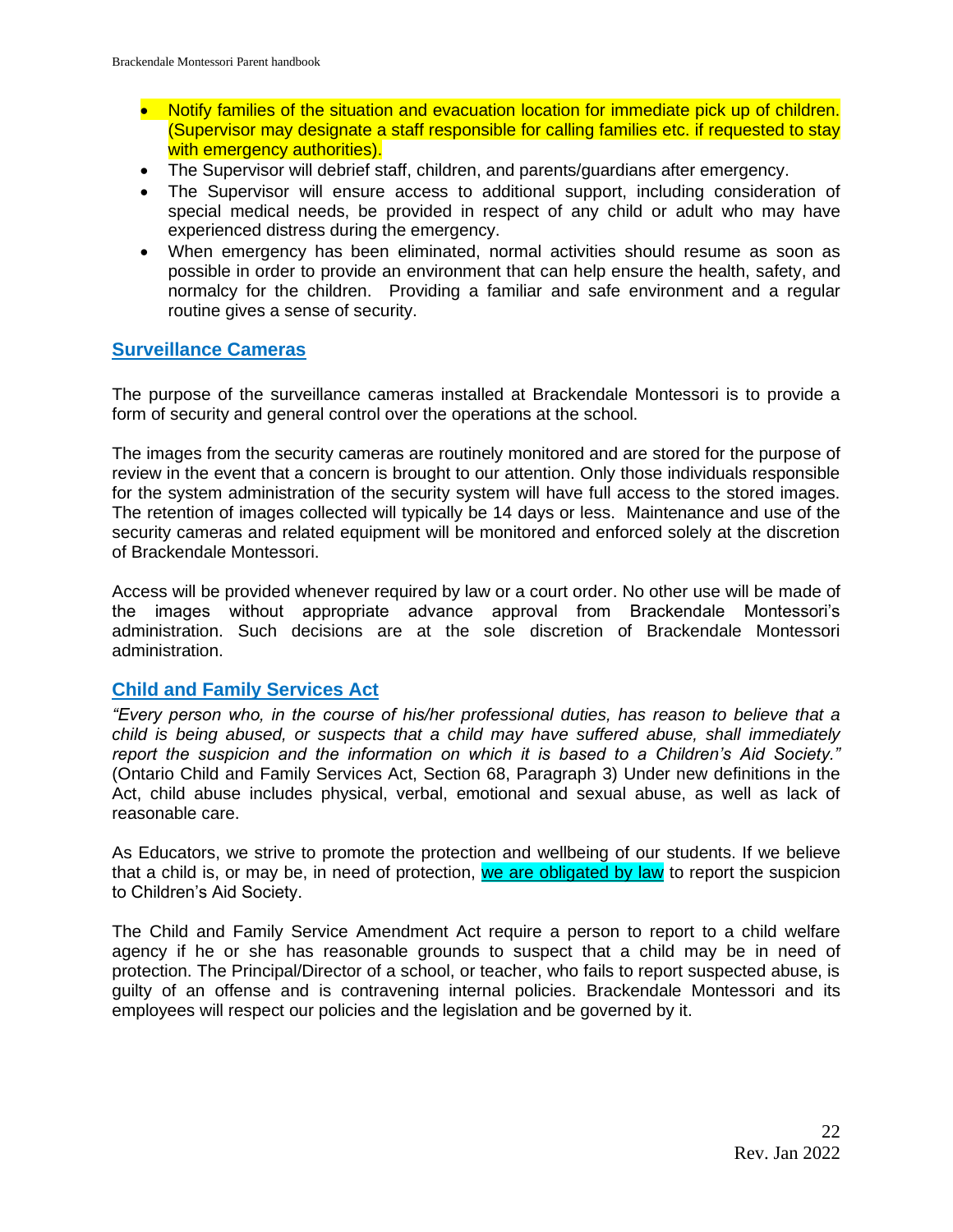# <span id="page-22-0"></span>**Serious Occurrence Policy**

Serious occurrence reports are completed fully and in a timely manner and documented on the Child Care Licensing System (CCLS) for the Ministry of Education. Parents/guardians are immediately informed when their children are involved in a serious occurrence. Brackendale Montessori will always post a Serious Occurrence Notification Form near our license when/if a serious occurrence happens for a period of 10 business days.

# <span id="page-22-1"></span>**Sleep Supervision Policy and Procedures**

Children's sleep and rest play an integral part in a child's well-being and development. The purpose of this policy and procedures described within is to provide staff, students, volunteers and parents with rules and procedures we follow to safeguard children from harm, injury or death while sleeping.

- Children will be provided with the opportunity to sleep or engage in quiet activities based on their needs.
- Children under 12 months of age will be placed on their backs for sleep to align with the recommendations set out in Health Canada's document entitled ["Joint Statement on Safe](https://www.canada.ca/en/public-health/services/health-promotion/childhood-adolescence/stages-childhood/infancy-birth-two-years/safe-sleep/joint-statement-on-safe-sleep.html)  [Sleep: Preventing Sudden Infant Deaths in Canada"](https://www.canada.ca/en/public-health/services/health-promotion/childhood-adolescence/stages-childhood/infancy-birth-two-years/safe-sleep/joint-statement-on-safe-sleep.html).
- Children under 18 months of age will be provided time to sleep based on their individual schedules and will be assigned to a crib.
- Brackendale staff will avoid the use of loose bedding or soft objects in your baby's crib. Things like comforters, quilts, blankets, infant pillows, adult pillows, foam padding, stuffed toys, bumper pads, and sleep positioners should not be in your baby's sleeping area as they pose an entanglement, entrapment, strangulation, and suffocation hazard to infants.
- All children from infants to preschool will be monitored during sleep times to look for and identify signs of distress and implement immediate responses to protect the health and safety of children.
- All children 18 months and older will be provided time to sleep for a period of no more than two hours each day and will be assigned to a cot.
- Children 18 months and older (Toddler/Preschool) can use light breathable blankets while on a cot – Sleep sacks and wearable blankets are not allowed on a cot as it can be a hazard in the event of an emergency.

# <span id="page-22-2"></span>**Smoke Free Environment**

No person shall smoke or hold a lit or electronic cigarette at Brackendale Montessori including in the playground area. This will apply at all times, even when children are not present. Any person refusing to comply is contravening with the Smoke-Free Ontario Act.

# <span id="page-22-3"></span>**Administering Medication**

Brackendale Montessori staff cannot administer any prescription medication without proper authorization under any circumstance. Only designated Brackendale Montessori office staff members will administer **prescribed medication** with written notice from your child's doctor. Parents must present the medication, to office, in the original container with the child's name and clearly labeled indicating the dosage and time required. Parents must complete and sign a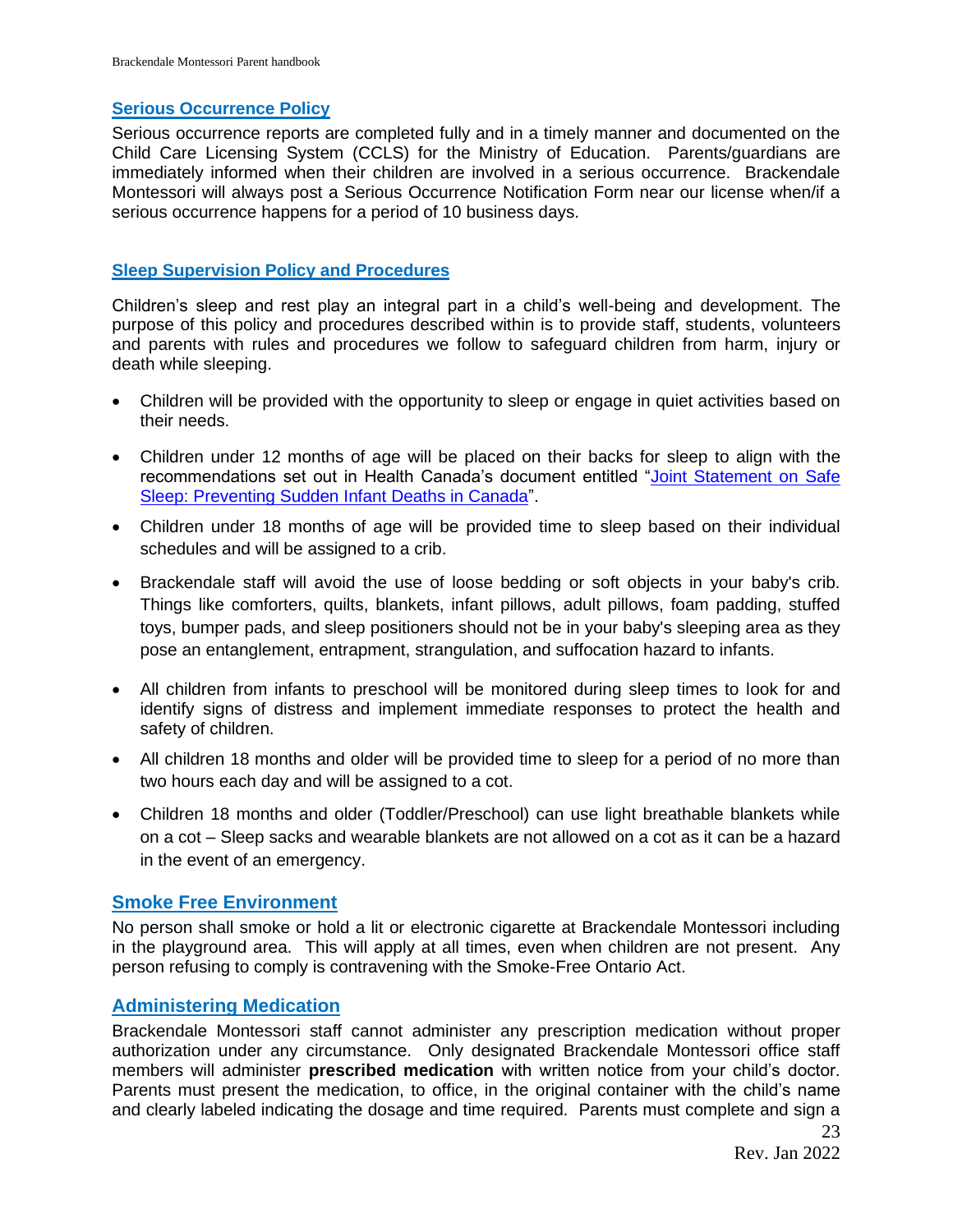medical consent form from Brackendale Montessori. *We uphold a zero tolerance, as held by Ministry of Children Services, for any medication left in a child's knapsack, where any child may have access.* If any such drugs or medications are discovered by staff, it will result in an automatic one-day suspension. A second such offense will result in an automatic withdrawal from Brackendale.

# <span id="page-23-0"></span>**Administering Over the Counter Skin Products**

Brackendale Montessori is permitted to administer the following over the counter products to children provided the following measures are in place:

- must have a blanket authorization from a parent on the enrolment form
- All over the counter/non-prescription medication are labelled with the child's name
- It should be store in accordance with the instructions for storage on the label
- Administered in accordance with instructions on the label as well as authorization from the parents.

# <span id="page-23-1"></span>**Equal Opportunity (Inclusion Policy)**

Brackendale Montessori is committed to equal opportunity for all children, students, employees, and candidates for positions, regardless of physical disability, race, ethnic origin, color, religion, ancestry, age, sex, sexual orientation, marital status, family status, place of origin, citizenship, or any other factor unrelated to job/daily routine performance.

We will reasonably accommodate the needs of persons with disabilities in a manner that respects their dignity and helps maximize their potential as a student or their contribution to the school as an employee.

# <span id="page-23-2"></span>**Anti-Bias Policy**

In keeping with the official policy of the Province of Ontario that inappropriate attitudes and behavior based on race will not be tolerated, we are committed to providing an environment where parents and children of diverse backgrounds, cultures and ethnic origins may feel welcome. Our aim in doing so is to promote an understanding of unity in diversity. Staff will ensure that:

- Every effort be made to positively reinforce a child's identity and self-worth.
- Each child is treated equally regardless of age, race, sex and/or physical disability
- Programming reflects and integrates cultural differences.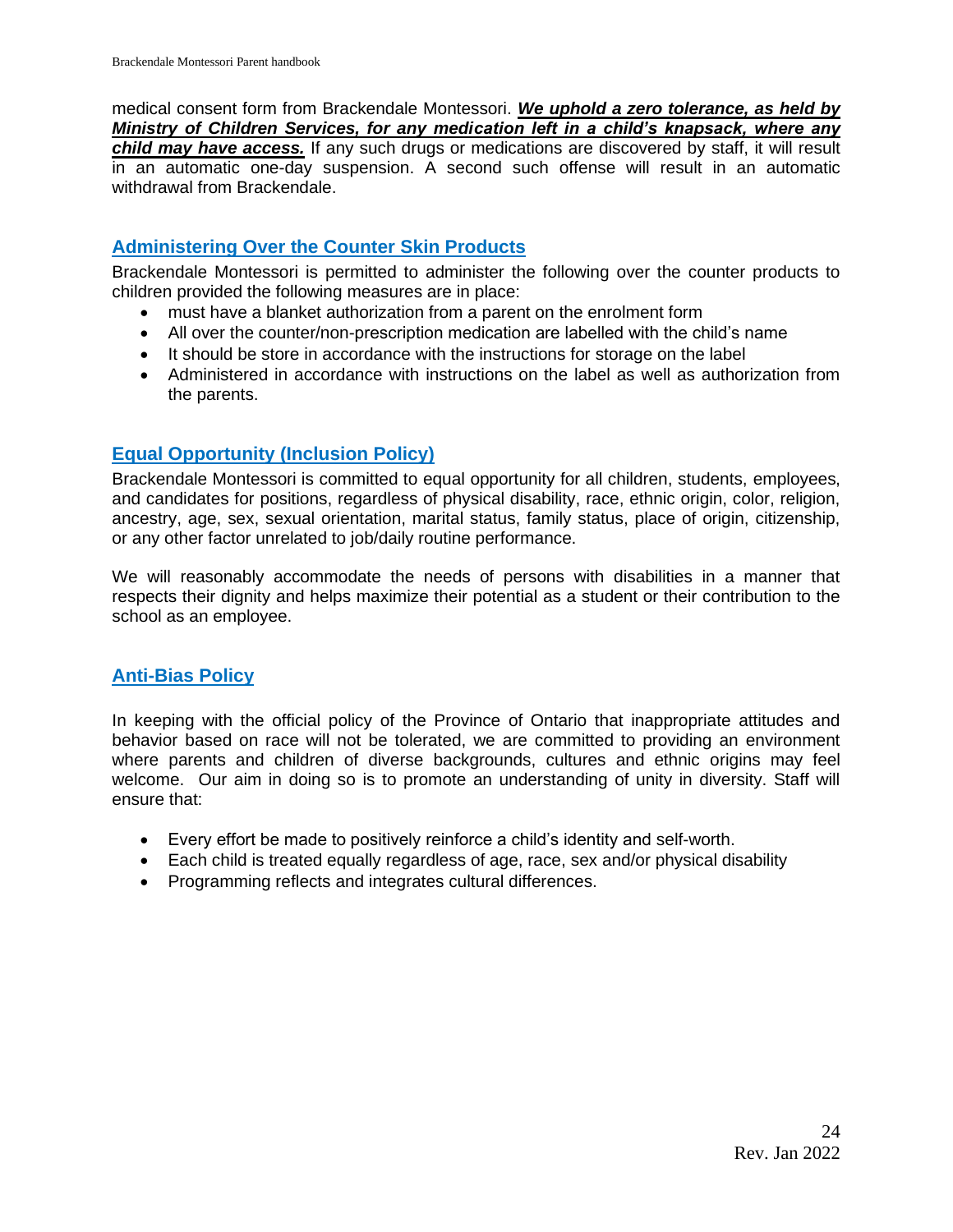# <span id="page-24-0"></span>**Uniform Guidelines**

All children are to comply with the following standards.

| <b>SHOES</b>                          | Any Velcro / slip on shoes - no shoelaces as this deters<br>independence.                                  |
|---------------------------------------|------------------------------------------------------------------------------------------------------------|
| <b>SHIRTS</b>                         | White school crested collared shirts, white school crested blouses,<br>or white school crested golf shirts |
| <b>PANT/SKIRT</b>                     | Navy Blue Dress Pant or Skirt                                                                              |
| <b>TUNIC</b>                          | <b>School Tartan</b>                                                                                       |
| <b>CARDIGAN</b><br>& I<br><b>VEST</b> | Navy Blue school crested cardigans & vests                                                                 |
| <b>TIGHTS</b>                         | Navy blue, white, or Black and worn, throughout the entire school<br>year, with indoor shoes               |

\*Infants, toddlers, and Pre-Casa are exempt from the uniform guidelines.

Three infractions of the uniform policy in a given month may lead to suspension. Uniforms are to be worn at all times during school. Casual wear is acceptable on Fridays and during weeks designated as camp.

Brackendale Montessori reserves the right to determine the appropriateness of such things as jewelry, hairstyles, and make-up, and therefore can advise students as such on these issues, at which point adherence is required.

## **Clothing**

A change of clothing is necessary and must be left at the school for your child in case of emergencies (*the change of clothing does not need to be in uniform colors but must be labeled*). *If your child does not have a change of clothing and they need to be changed, you will be called to pick up your child immediately*. It is your responsibility to ensure your child has at least one change of clothes at all times. **All clothing must be clearly labeled** with the child's name to prevent loss or confusion. Make sure to have non-slip shoes for indoor use only as described under *Uniform Policy*. **Indoor Shoes must stay at school at all times**. Children should be dressed in clothing that is appropriate to weather and seasonal conditions. Children should have snow pants, snow boots, gloves, and a hat during the winter months. Brackendale Montessori promotes independence, and we ask that the clothing worn allow the child to be selfsufficient.

Due to Safety precautions, we ask that students do not wear scarves or drawstrings (including those on jackets) while on the playground because of the potential danger of getting caught on play equipment or fencing. Good alternatives are coats with high collars that cover the neck, hats that cover the neck and head/neck warmers.

## **Lost & Found**

Brackendale Montessori is not responsible for lost clothing. All clothing and personal possessions must be clearly labelled with the child's name. Lost items are placed in the Lost and Found Box. At the end of each month all lost and found items are donated to goodwill or discarded accordingly.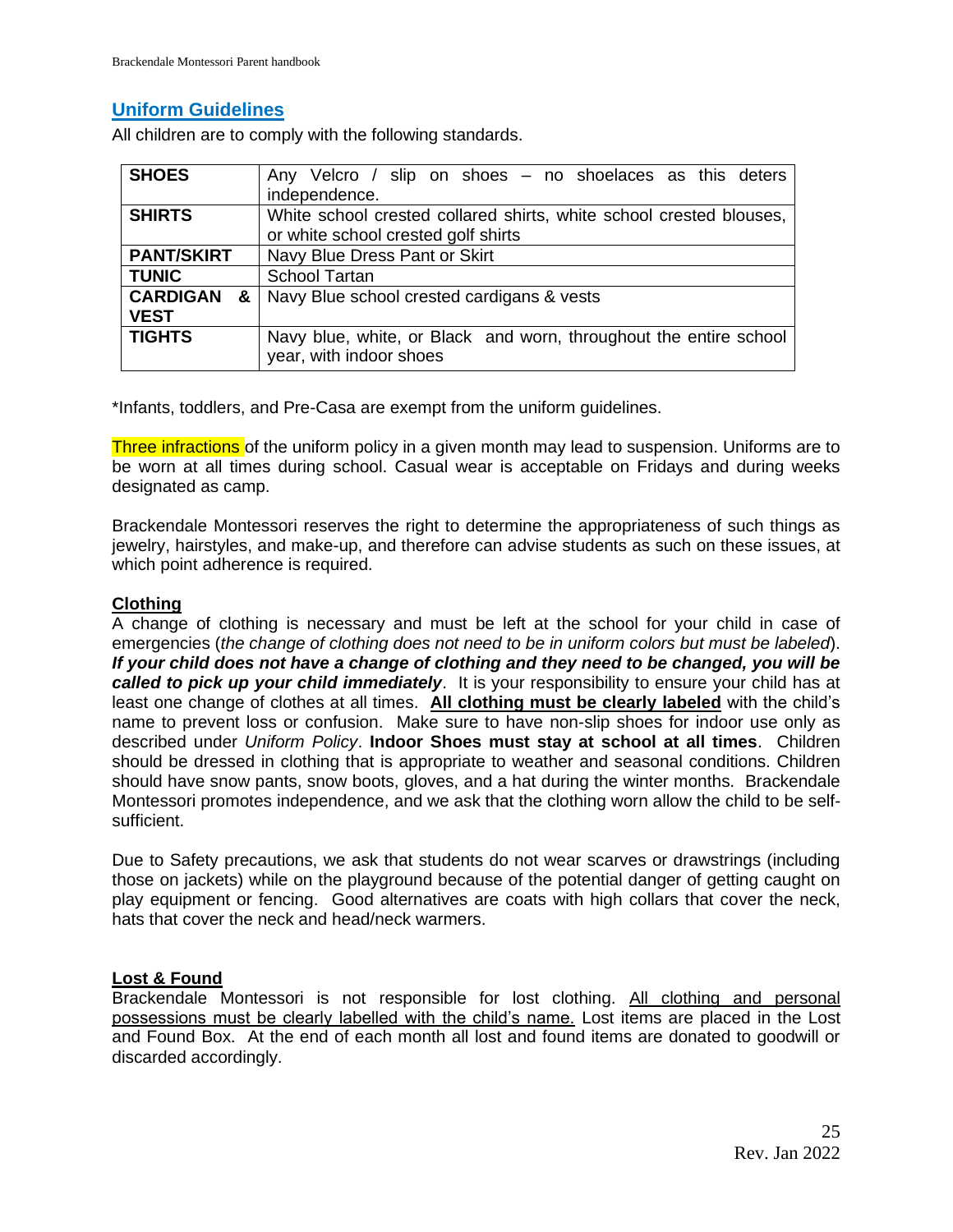# <span id="page-25-0"></span>**Tuition Fees Payments**

As per the Enrollment Agreement signed with Brackendale Montessori, all fees are paid with required postdated cheques or PAD forms. NSF cheques will be subject to a charge of \$45.00. Continuous NSF cheques is grounds for withdrawal of services.

At the time of enrollment, we require a deposit consisting of 50 % of the last months fee. There is no refund or discount offered if your child does not attend school whether it is one day, one month or more. Also, there is no discount or tuition fee adjustment if a student cannot attend school on a day of their scheduled attendance because of a predetermined school closure. Our tuition fees are based on the entire school year as a whole and not on a month-to-month basis. School closures such as Professional Development Days, Winter Break, March Break, etc. are all predetermined, and all non-school days are factored in when the fee or tuition is set. We hope that parents understand and appreciate that Brackendale Montessori does not accept short term enrollment (daily, weekly, or monthly). When your child is accepted, we reserve that space for the entire school year and plan our entire operation on that premise. This method of operation provides a stable environment for your child and allows them to grow with a sense of community and belonging.

# <span id="page-25-1"></span>**Reasons for Withdrawal of Services**

Brackendale Montessori strives to have a peaceful, positive, and productive environment for all our families and staff alike. We recognize that parents are our clients and are to be treated with the utmost respect. However, on the very rare occasions *we reserve the right to withdraw services* to a student, at any time, for the following reasons:

- In the event that a parent's or student's behavior is determined, by a school staff member, administrator and/or the Director/Principal, such that it could be construed as harassing, excessively rude, belligerent, racist or in any other way creating tension or fear with or towards staff, other parents/children, or administration; this behavior may result in a withdrawal from the program. Each situation is assessed and reviewed individually by the Director/Principal. The Director/Principal will give written or verbal notice, and the family may be warned and/or withdrawn immediately.
- Should the teacher of the program determine, after consultation with the Director/Principal, that a child cannot adjust to the program, or if the parent has not fully carried out the conditions of this contractual obligation in anyway, including the policies and procedures, the child may be withdrawn immediately with a written notice to the parent and this agreement will be terminated.
- The safety of all children is our primary concern. Behavior that poses a safety hazard or is deemed to be of an abusive nature (physical or verbal) for the other children or the staff will not be accepted and could result in immediate withdrawal or temporary suspension of service.
- Failure to meet the tuition fee requirements
- Not completing all the requirements for school student records or Ontario Student Records (OSR)
- Brackendale Montessori has the right to deny any re-enrollment application 20 business days before the scheduled start date.
- Brackendale Montessori has the right to withdraw any new enrollment within the first 30 business days at the sole discretion of the director/principle
- Failure to report an existing condition or any other vital information may jeopardize safety and enrollment. This may also prevent him/her from benefiting full in Brackendale Montessori program. Brackendale Montessori reserves the right to withdraw my child from its program in the best interest of the majority of the children in the school or its programs.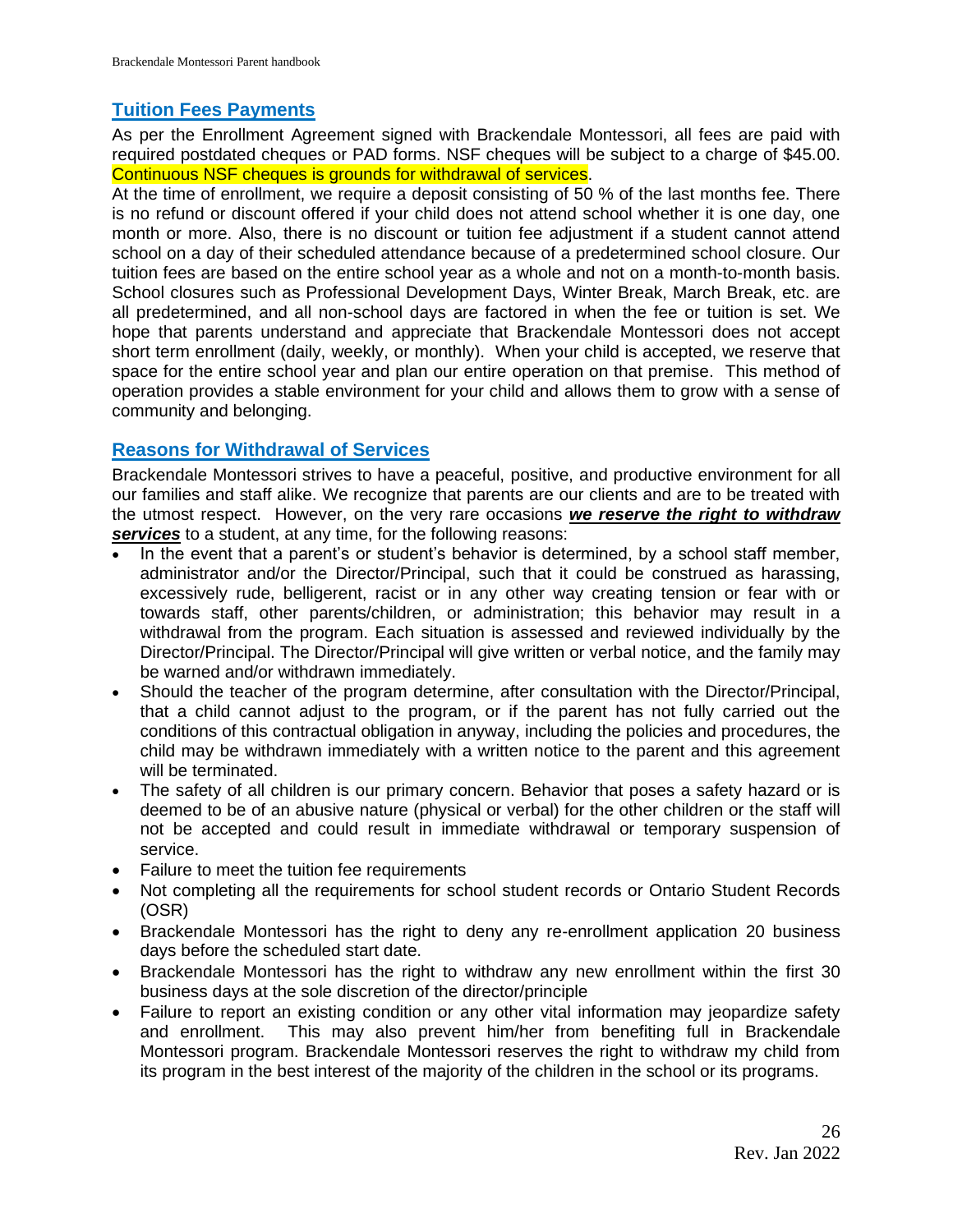# **Withdrawal & Refund Policy**

- A signed, dated, written notice of withdrawal must be given or emailed directly to the office one month in advance from the date of withdrawal. If notice is not received in writing, a fee equivalent to one month's school fees will be incurred.
- Registration fees are nonrefundable
- Last month's fee are refundable if one months' notice is provided.
- Prorated refunds for monthly tuition fees are not permitted.
- Any fees paid towards field trips, busing, extra-curricular activities or programs, events are non-refundable.

# <span id="page-26-0"></span>**Past Due Accounts**

Fee amounts which are not paid on or before the due date are charged at an interest rate of **14%** per month. Failure to clear past due accounts (over 30 days) may result in the removal or suspension of a student including any siblings from Brackendale Montessori. It is the school's policy that students cannot be enrolled/re-enrolled for the forthcoming academic year if there are any outstanding accounts. Past due accounts for any reason whatsoever may result in small claims and is subject to applicable penalties at Brackendale's sole discretion until fees have been received in full.

## <span id="page-26-1"></span>**Tax Receipts**

Tax receipts are prepared and given out once a year. No Tax Receipt will be issued if there is any outstanding balance owing.

## <span id="page-26-2"></span>**Financial Statements**

Privately held corporation; with non-disclosure to the public; however, Brackendale Montessori does submit audited financials to Children and Youth Services.

## **Field Trips & activities off the premises**

Field trips may be scheduled throughout the year. When a field trip is planned, parents will be notified of the details and asked to sign a permission slip ahead of time. They may also be invited to assist in the chaperoning of the children, however, require an attestation or vulnerable sector check prior to attending the trip. Parents are responsible to arrange for alternate care if their child is not participating in a particular event or program.

## <span id="page-26-3"></span>**Lunches/Snacks**

The importance of diet and early childhood development is something that we take very seriously. Brackendale Montessori will provide Infant, Toddler and Casa children, a catered lunch and two snacks daily; all foods provided meet and exceed The Canada Food Guide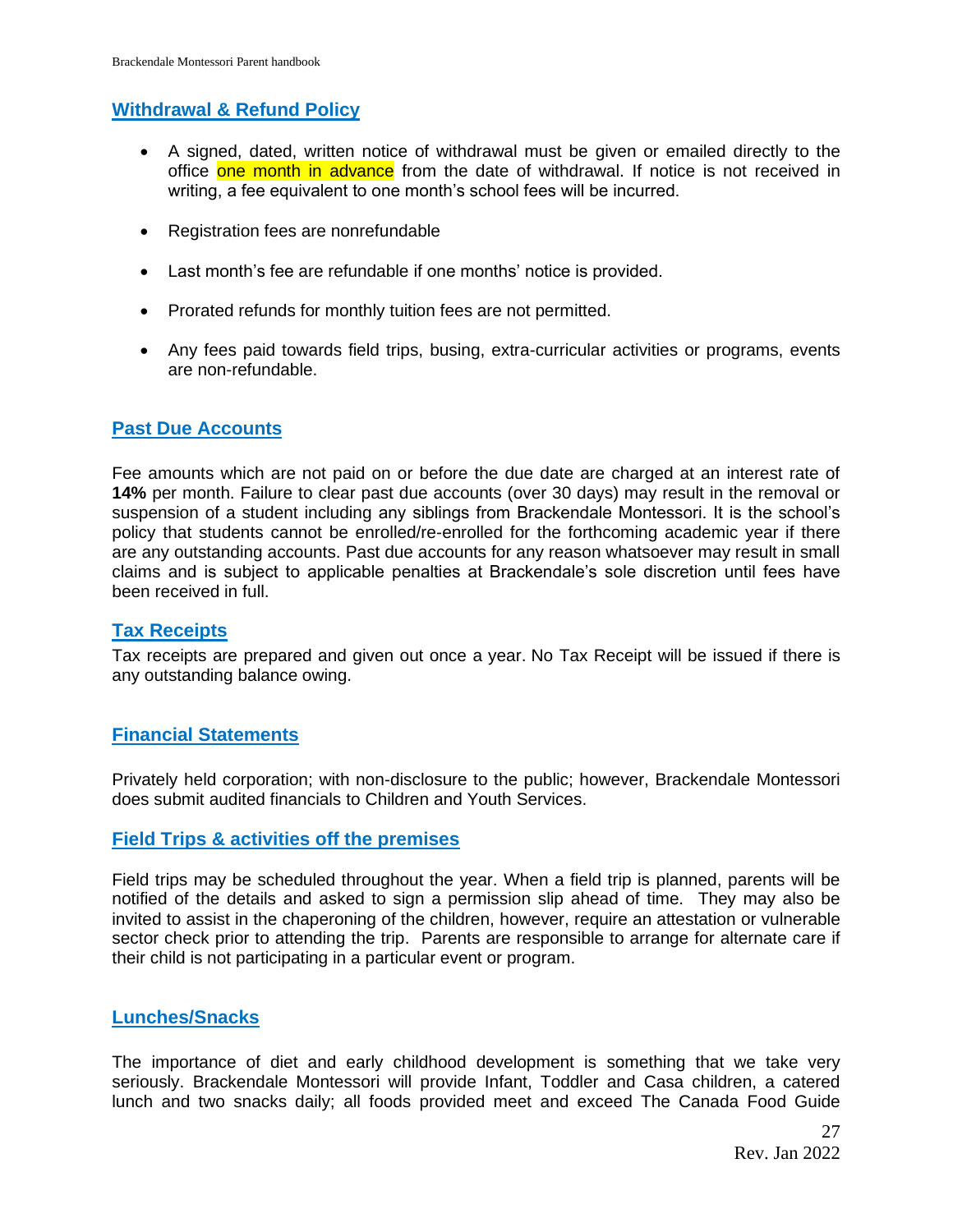requirements. Copies of the menus are posted at the main entrance of the school and in each classroom. We believe that healthy choices will lead to a child that is healthier and better apt to learn in school and at home.

# <span id="page-27-0"></span>**Toys**

Please do not send your child to school with toys or items that may be distracting both for your child and others. While toys may provide temporary security for your child, they often hold them back from participating in valuable activities. School and/or teachers will not be held responsible for any toys brought in from home.

# <span id="page-27-1"></span>**Changes in the Home**

In the event that a significant change occurs in the home that could cause distress in the child, parents should inform the teachers as soon as possible. Common causes of distress include parent(s) being away from home for an extended time, a new person living in the home, illness of a family member, an accident or death in the family, a new caregiver, moving, the death of a pet, parents' separation, or divorce. All information will be regarded as strictly confidential.

# <span id="page-27-2"></span>**Fragrance/Scent Free Environment**

Brackendale Montessori realizes an increasing number of people have developed sensitivities to certain chemicals. Brackendale Montessori wants to limit the exposure to children, staff, volunteers, and parents of our Brackendale Community.

POLICY STATEMENT: Brackendale Montessori supports the creation of a fragrance-free environment so that chemical barriers will not prevent access to Brackendale Montessori for people having chemical sensitivities.

This policy applies to all staff and visitors who are asked to refrain from using, wearing, and bringing scented products and materials into Brackendale Montessori properties and buildings.

PROCEDURE: To limit exposure staff is encouraged to:

1. Use non-scented body products (e.g., perfume, cologne, lotions, scented hair products, etc...).

2. Refrain from the use of optional items that give off scents (i.e., any type of air fresheners, potpourri, and flowers).

3. Air-out recently dry-cleaned clothing before wearing to work.

4. Use the least toxic cleaning products, disinfectants and paints that are commercially available and store these products in tightly closed, ventilated areas away from staff and visitors.

5. Staff and visitors are encouraged to remove yourself from the exposure of scents which may include but is not limited to, perfumes, cigarettes, cannabis, oils, and mists.

CONTRAVENTIONS: Non-compliance of this policy will be brought to the attention of the director and/or supervisor for further action which may include suspension or withdrawal of service.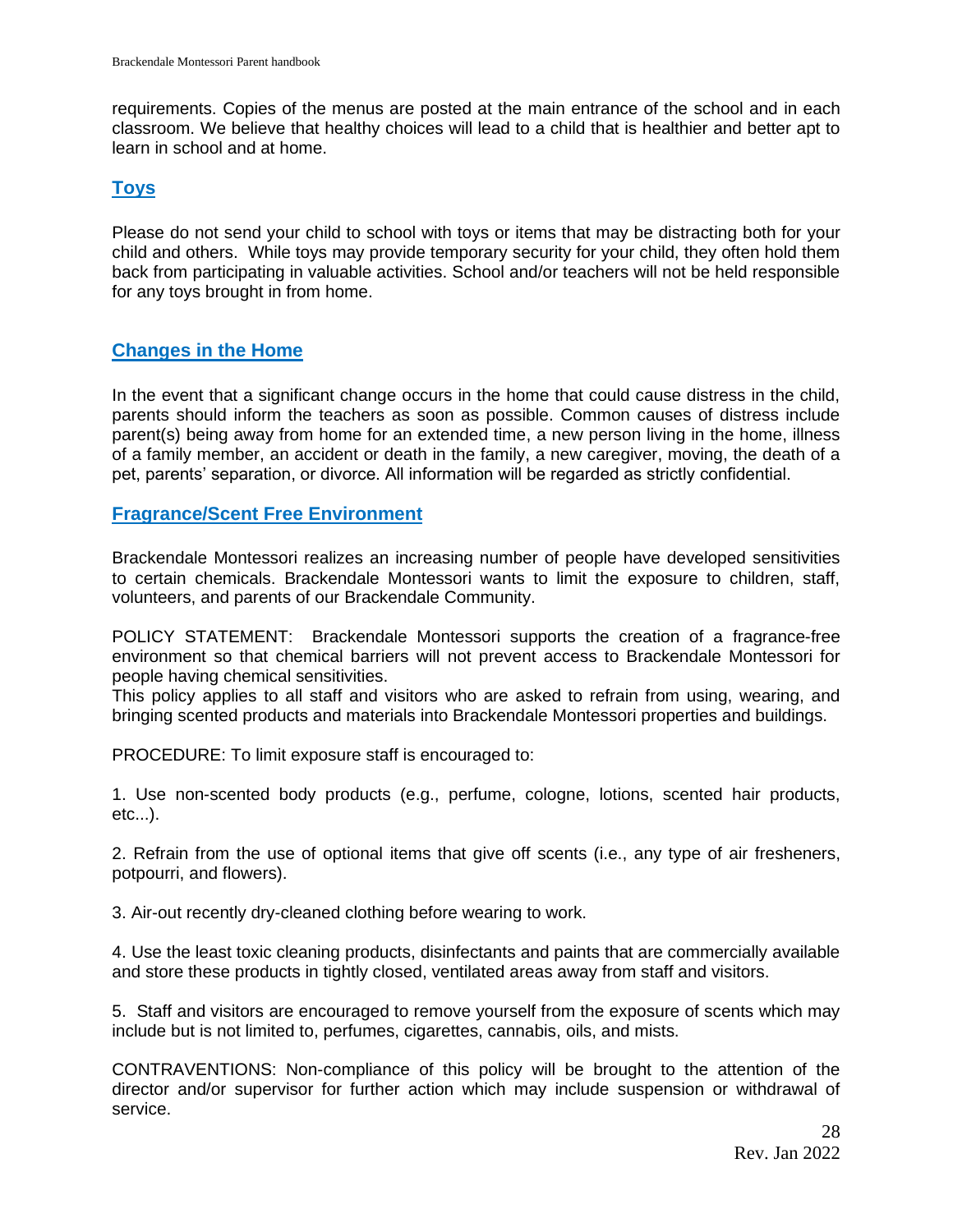# <span id="page-28-0"></span>**Activities Waiver and Permission Agreement**

# **All Parents/Guardians who register/re-enroll their child(ren) at Brackendale Montessori are subject to, acknowledge and agree to the following:**

\* Have been issued and had sufficient opportunity to review the "Parent Handbook" for the current academic year (*please check the bottom right corner of your handbook pages to confirm you have the most current handbook)*.

In consideration of Brackendale Montessori permitting my child(ren) to participate in activities, i.e. field trips, school programs, sporting events and other off campus activities, ('Activities'), the undersigned hereby gives full and final release to Brackendale Montessori, its respective directors, officers and employees of and from any and all claims whatsoever arising or which may arise by reason of the child's participation in the Activities including any claims whatsoever due to personal injuries or illness of Brackendale Montessori, its respective directors, officers or employees.

Should the child suffer injury or illness while on the Activities, the Parent/Guardian hereby authorizes any representative of Brackendale Montessori and, in particular, any teacher accompanying the child, to authorize such medical attention for the Child as may be deemed appropriate by said representative of Brackendale Montessori in the circumstance. The Parent/Guardian agrees to bear the costs of any and all medical care and procedures required by the child. The Parent/Guardian also agrees to maintain appropriate medical insurance coverage for the child while on the Activities.

The Parent/Guardian hereby releases Brackendale Montessori, its respective directors, officers and employees from any claims whatsoever arising out of any medical treatment the child may require.

The Parent/Guardian acknowledges that should the child fail to keep and obey all rules and regulations prescribed by Brackendale Montessori, its respective directors, officers, and employees, while participating in the Activities, Brackendale Montessori may, in its sole and absolute discretion, terminate the child's participation in the Activities without refund for the cost (if any) of the Activities. Any additional costs incurred by reason of the termination of the child's participation in the Activities and/or as a result of the child being sent home will be the responsibility of the parent.

# **Code of Behavior**

We at Brackendale Montessori want children to develop a positive self-image and respect for themselves and others. We believe that by treating children with fairness and respect they will regard others in kind.

The following expectations are intended as a guide to maintain the atmosphere at our school as a safe, educational, respectful, and comfortable place to be. These expectations are equally applicable to out of school field trips, indoor and outdoor events, and activities. The school has a zero-tolerance approach with respect to violence, physical aggression or physical or verbal bullying. Each child at Brackendale Montessori School has the right to a safe, respectful, and secure learning environment.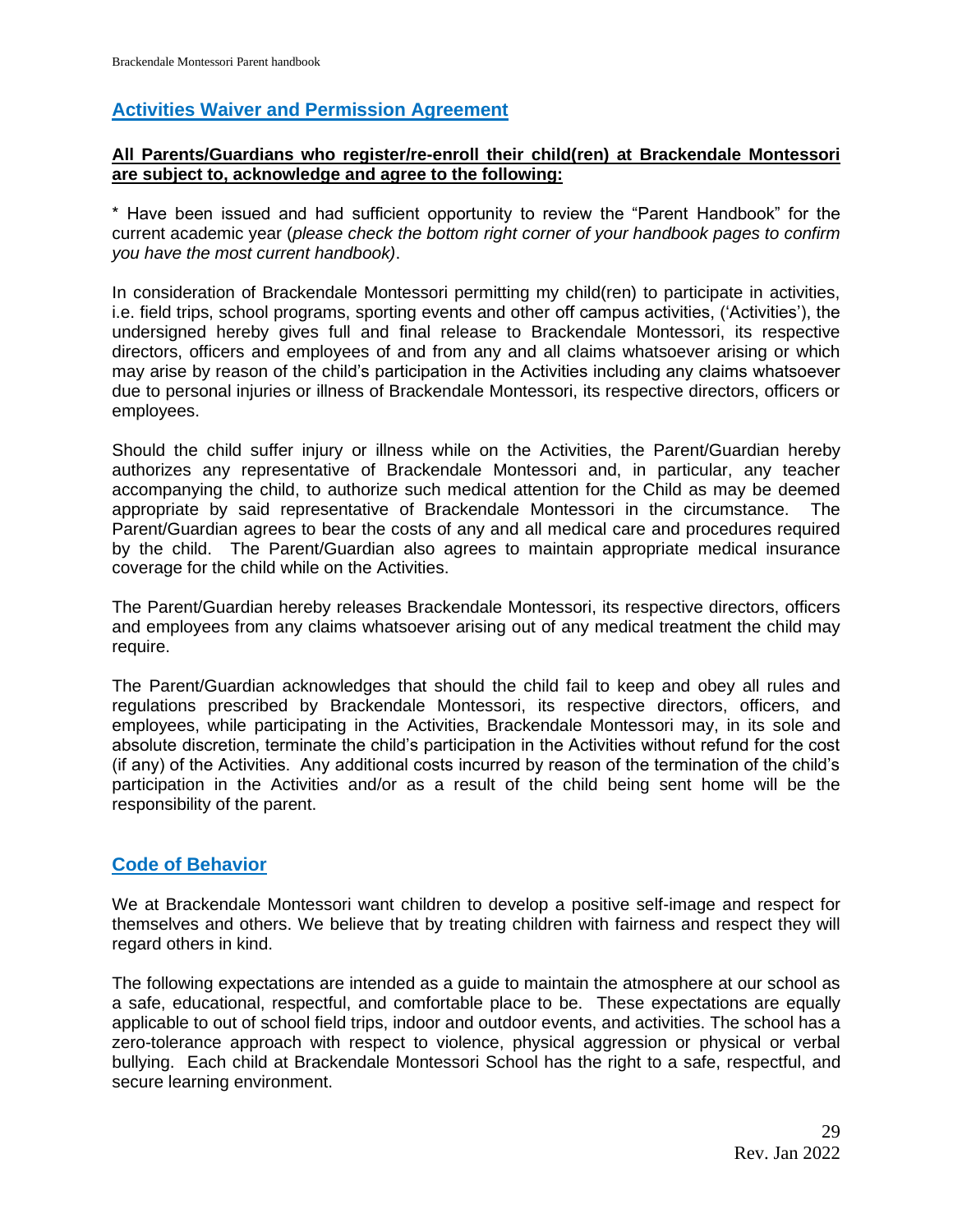# **Bullying may be identified as**:

- Physical and aggressive contact that can be uncomfortable and/or coercive in nature
- Verbal comments of a sexual, personally demeaning, or racist nature.
- Verbal comments that target specific physical characteristics or language difficulties.
- Behavior that intentionally isolates peers in a manner that causes an emotional outcome.
- A disrespectful tone and/or sarcasm used to intimidate, patronize, condescend, or overpower.

# **The Student at all times shall**:

- Be courteous and respectful to and of others.
- Use acceptable language
- Conduct him/herself in a manner that allows each child and staff member to feel safe from any form of verbal or physical abuse.
- Respect the building, property, and equipment as well as the personal property of staff and other students.
- Show respect for all individuals through his/her actions, behavior, and words.
- Follow the rules of the classroom and the school

# *Students have the Responsibility:*

- *To treat others with compassion, kindness, and respect, accepting different points of view, different heritages and different racial or national origins or religious beliefs as valuable and adding to the richness of the school environment.*
- *To accept the rules, authority, of staff and school.*
- *To refrain from verbal and/or physical abuse of others in our school*
- *To respect the property of the school and others within our school*
- *To contribute to a positive learning atmosphere in their classes and to respect the feelings and opinions of others in our school*
- *To exercise self-control in our school and on its grounds*
- *To work hard and to their fullest potential*

# <span id="page-29-0"></span>**Health and Safety – Parental Guidelines**

# \*\* Please read our COVID OPERATIONAL GUIDELINES\*\*

Creating a trusting relationship with the parents at Brackendale Montessori is the first step in preventing illness in our environment. Together we can implement good hygiene practices that will minimize the spread of illness. This partnership between parents and teachers will ensure that important, relevant health or illness information are appropriately communicated. All children coming to Brackendale Montessori must go out for recess, weather permitting. If your child is too ill to participate in recess, then your child is too ill or fatigued to be attending school. To protect all our children, Brackendale Montessori reserves the right to judge when to send a child home because of illness.

- Staff members are trained in First Aid and can handle minor injuries but, should an emergency occur, the parent will be notified immediately. Children who become ill may not remain at the school and a parent will be called to pick up their child. Children absent from school with a contagious illness may not return without a signed statement from a physician indicating that the child is no longer contagious. Medications must be clearly labeled and signed in the medication book in the Administrator's office. The school is not able to administer non-prescription drugs.
- Parents are advised to keep their child at home or to seek alternate care arrangements when the child complains of pain that is unexplained or undiagnosed; has a common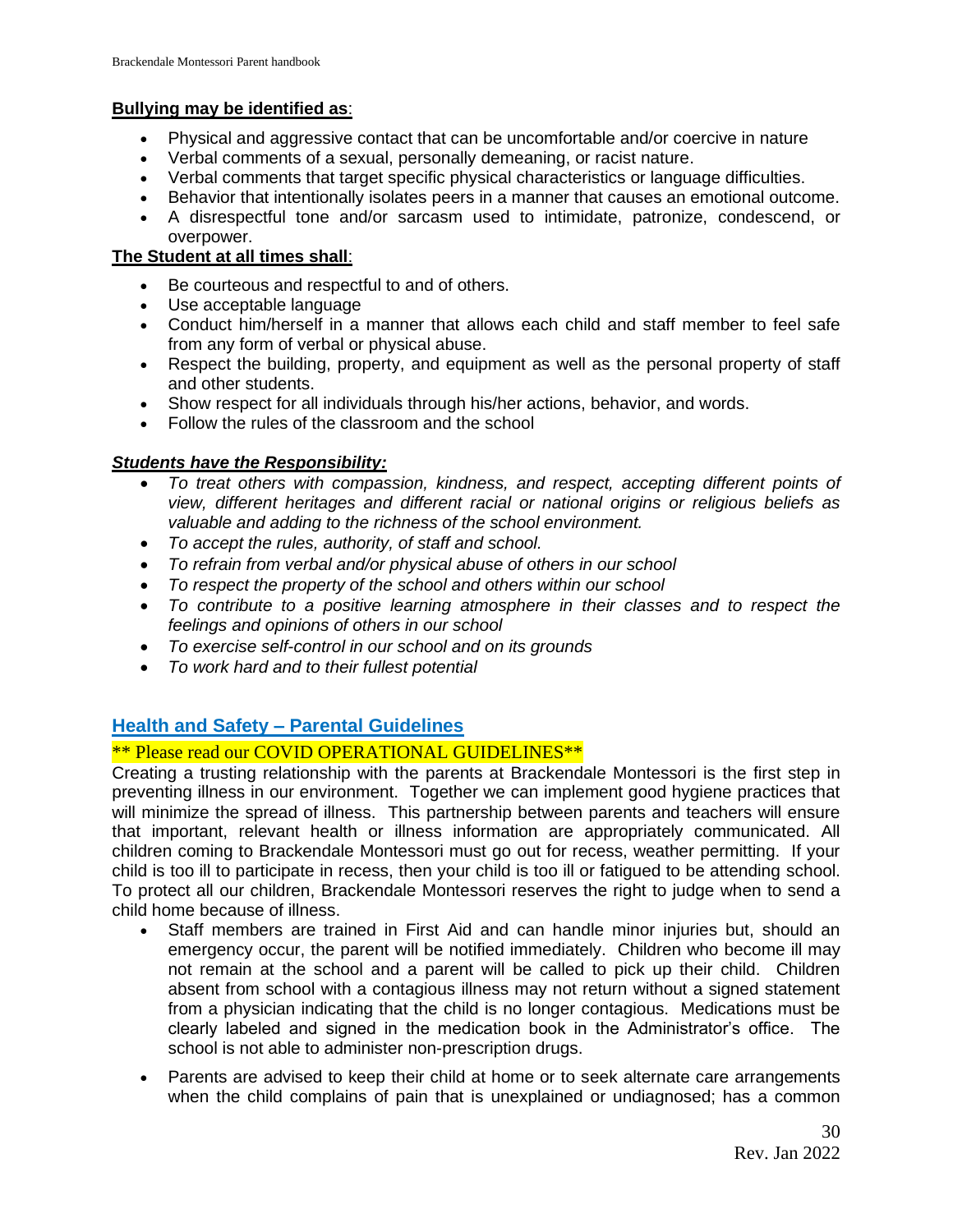cold with listlessness, runny nose and eyes, coughing and sore throat (once the child's temperature, wellbeing and energy have returned to normal, the child may no longer be contagious and may return to Brackendale even though coughing and runny nose may persist);difficulty in breathing (wheezing or persistent cough); fever (100 degrees F/38.3 degrees C or more); Sore throat or trouble swallowing; infected skin or eyes or an undiagnosed rash; headache and stiff neck; diarrhea or loose stool; vomiting or stomach cramps; severe itching, dry skin of either body or scalp if caused by head or body lice or scabies; or suspected communicable diseases. Children must be able to participate in the regular programs of Brackendale Montessori in order to remain in care.

- All parents are required to submit Immunization Records of their child or complete and sign the Health History Form prior to enrollment. The Application for Enrollment must also be completed and signed prior to attending the school.
- Fire drills are held every month. Children are carefully instructed on what to do in case of fire or emergency. Evacuation plans are posted in the school for staff and everyone concerned.
- Brackendale's sunscreen policy requires that children must be appropriately dressed for the season; wide-brimmed hat that protects the child's face, neck and ears is encouraged. Protective light clothing should be worn. Sunscreen provided must be labeled and the first application of sunscreen must be applied by parents before arriving at school (as mandated by Durham Health Department). Staff will ensure that children have sunscreen applied to exposed skin throughout the day. Staff must wash their hands between applications to each child or wear gloves. *Sunscreen that may contain traces of peanut/nuts oil ingredients are not acceptable due to student allergies, please check ingredients and expiry date before bringing it to school.*
- Hand washing is an important factor in communicable disease control. Caregivers will always wash their hands after toileting a child and before handling food. Children should wash their hands after using the toilet and before eating. Written hand washing routines are posted above the sinks to encourage consistency in hand washing practices.
- By the age of 3.5 years any child enrolled at Brackendale Montessori must be completely toilet trained. A child that is not trained by this age can be held back in their program or withdrawn from their program altogether.

# <span id="page-30-0"></span>**Waiting List Policy and Procedures**

This policy and the procedures within provide for waiting lists to be administered in a transparent manner. It supports the availability of information about the waiting list for prospective parents in a way that maintains the privacy and confidentiality of children.

The procedures provide steps that will be followed to place children on the waiting list, offer admission, and provide parents with information about their child's position on the waiting list.

This policy is intended to fulfill the obligations set out under Ontario Regulation 137/15 for a childcare center that maintains a waiting list to have related policies and procedures.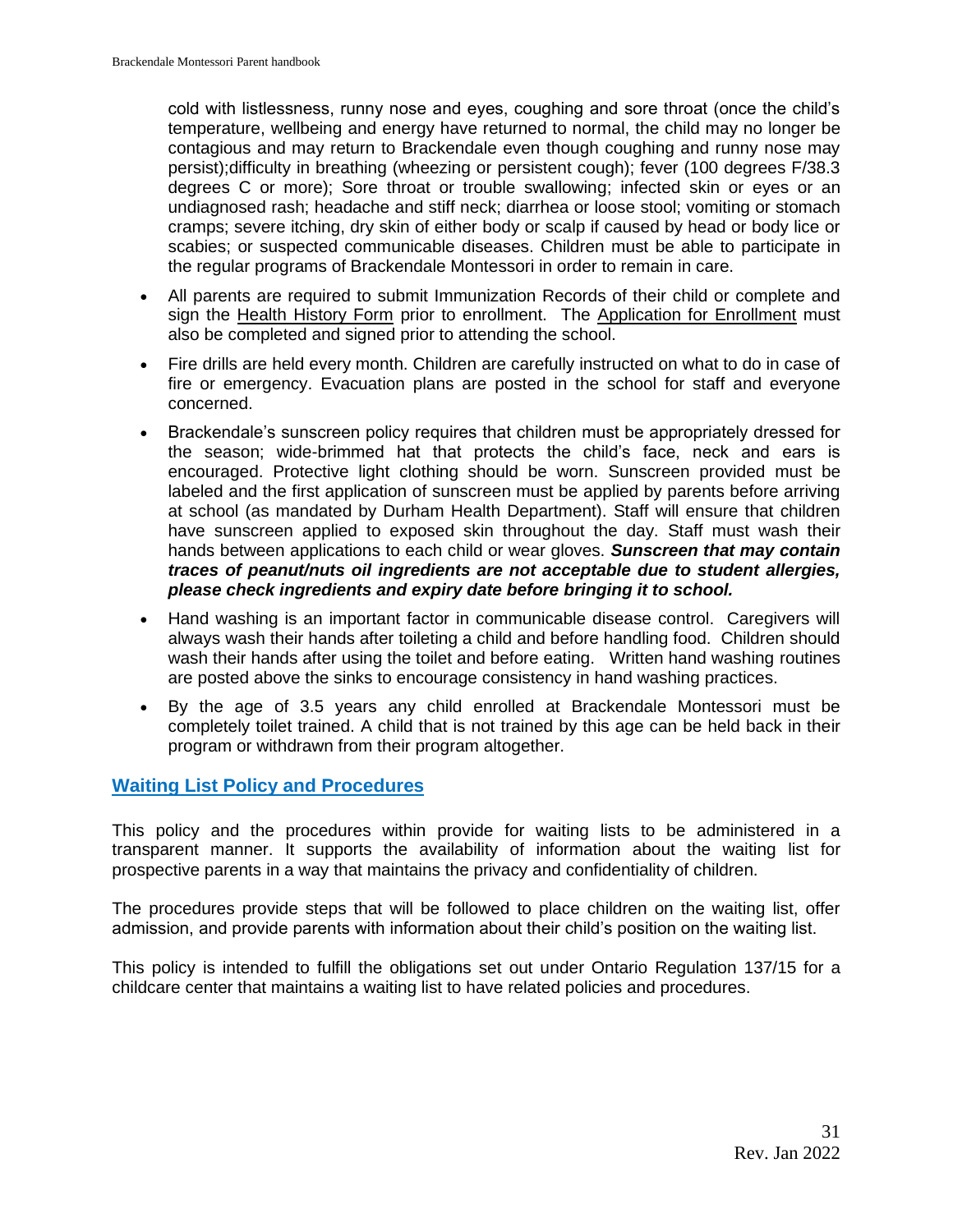# **Policy**

- Brackendale Montessori will strive to accommodate all registration requests.
- Where the maximum capacity of a program has been reached and spaces are unavailable for new children to be enrolled, the waiting list procedures set out below will be followed.
- **No fee** will be charged to parents for placing a child on the waiting list.

# **Procedures**

# **Receiving a Request to Place a Child on the Waiting List**

1. The licensee or designate will receive parental requests and application to place children on a waiting list in person.

# **Placing a child on the Waiting List**

- 1. The licensee or designate will place a child on the waiting list in chronological order, based on the date and time that the application was received.
- 2. Once a child has been placed on the waiting list, the licensee or designate will inform parents of the approximate time frame until a spot may become available.

# **Determining Placement Priority when a Space Becomes Available**

- 1. When space becomes available in the program, priority will be given to children who are currently enrolled and need to move to the next age grouping, siblings of children currently enrolled, children of staff, children who are referred by families currently enrolled.
- 2. Once these children have been placed, other children on the waiting list will be prioritized based on program room availability and the chronology in which the child was placed on the waiting list.

# **Offering an Available Space**

- 1. Parents of children on the waiting list will be notified via phone or email that a space has become available in their requested program.
- 2. Parents will be provided a timeframe of 5 business days in which a response is required before the next child on the waiting list will be offered the space.
- 3. Where a parent has not responded within the given timeframe, the licensee or designate will contact the parent of the next child on the waiting list to offer them the space.
- 4. After six months, families still on the waitlist will need to reapply by resubmitting proper documentation. This will indicate continued interest in placement.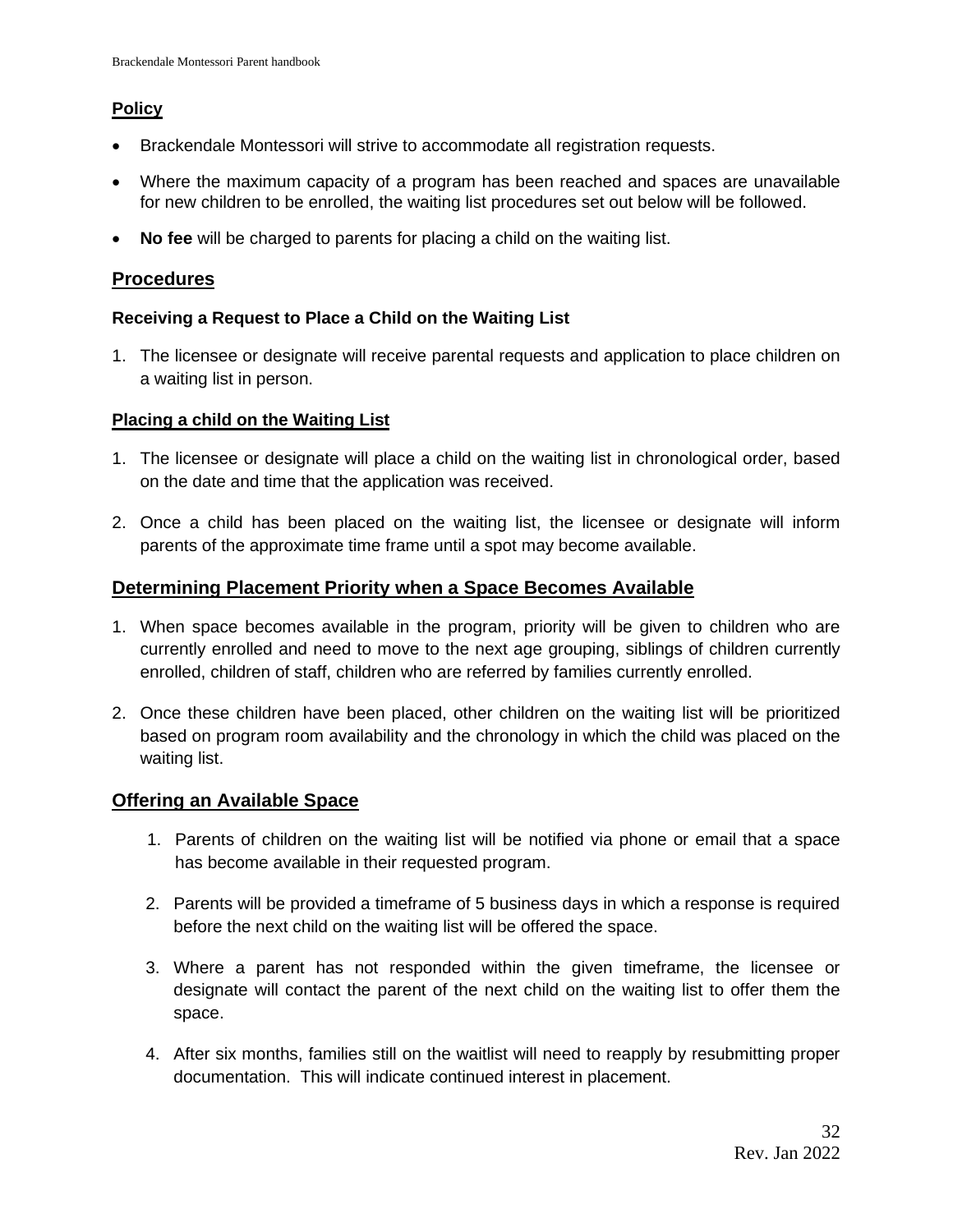# **Responding to Parents who inquire about their Child's Placement on the Waiting List**

- 1. The Supervisor will be the contact person for parents who wish to inquire about the status of their child's place on the waiting list.
- 2. The Supervisor will respond to parent inquiries and provide the child's current position on the list and an estimated likelihood of the child being offered a space in the program.

# **Maintaining Privacy and Confidentiality**

- 1. The waiting list will be maintained in a manner that protects the privacy and confidentiality of the children and families on the list and therefore only the child's position on the waiting list will be provided to parents.
- 2. Names of other children or families and/or their placement on the waiting list will not be shared with other individuals.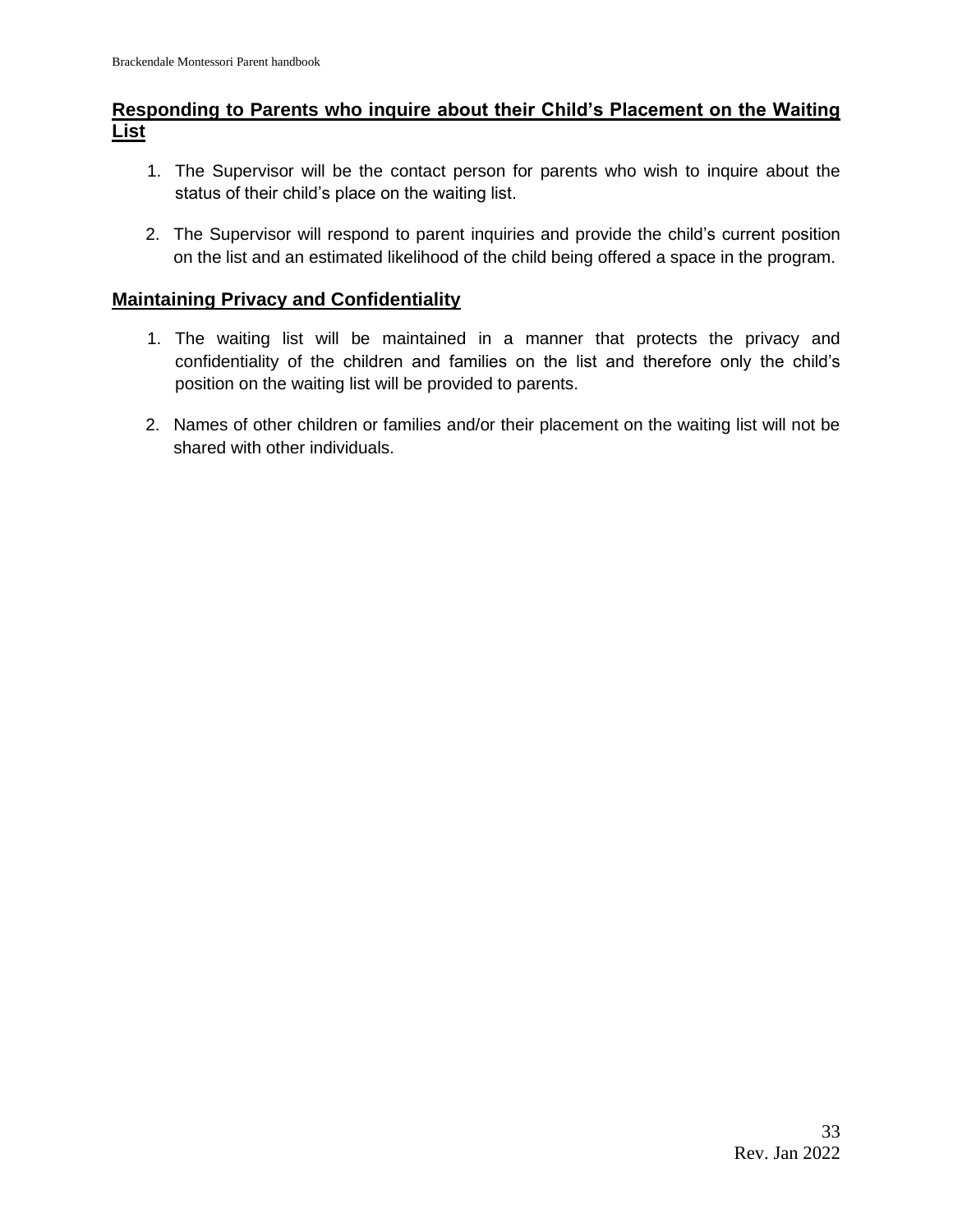

# **School Closures, Holidays and Events: September 2021 to August 2022**

(Subject to change)

| Tuesday, September 7, 2021             |                                                                                             |
|----------------------------------------|---------------------------------------------------------------------------------------------|
| Friday, October 8th, 2021              |                                                                                             |
| Monday, October 11, 2021               |                                                                                             |
| Friday, November 12, 2021              |                                                                                             |
| Friday, December 17, 2021              |                                                                                             |
|                                        | Monday, December 20, 2021 to Monday January 3, 2022Winter Vacation - School Closed, Holiday |
| Tuesday, January 4, 2022               | First Day Back from Winter Break                                                            |
| Friday, February 18, 2022              | School Closed, P.D. Day                                                                     |
| Monday, February 21, 2022              | Family Day - School Closed, Holiday                                                         |
|                                        | March Break School Closed<br>Monday, March 14, 2022 to Friday, March 18, 2022               |
| Friday, April 15, 2022                 |                                                                                             |
| Monday, April 18, 2022                 |                                                                                             |
| Friday, May 20, 2022                   | School Closed, P.D. Day                                                                     |
| Monday, May 23, 2022                   |                                                                                             |
| Friday, June 24, 2022                  | Last Day of School                                                                          |
| Monday July 4 - Friday August 19, 2022 |                                                                                             |

#### *Any changes will be conveyed in advance – Check website for updates & follow us*